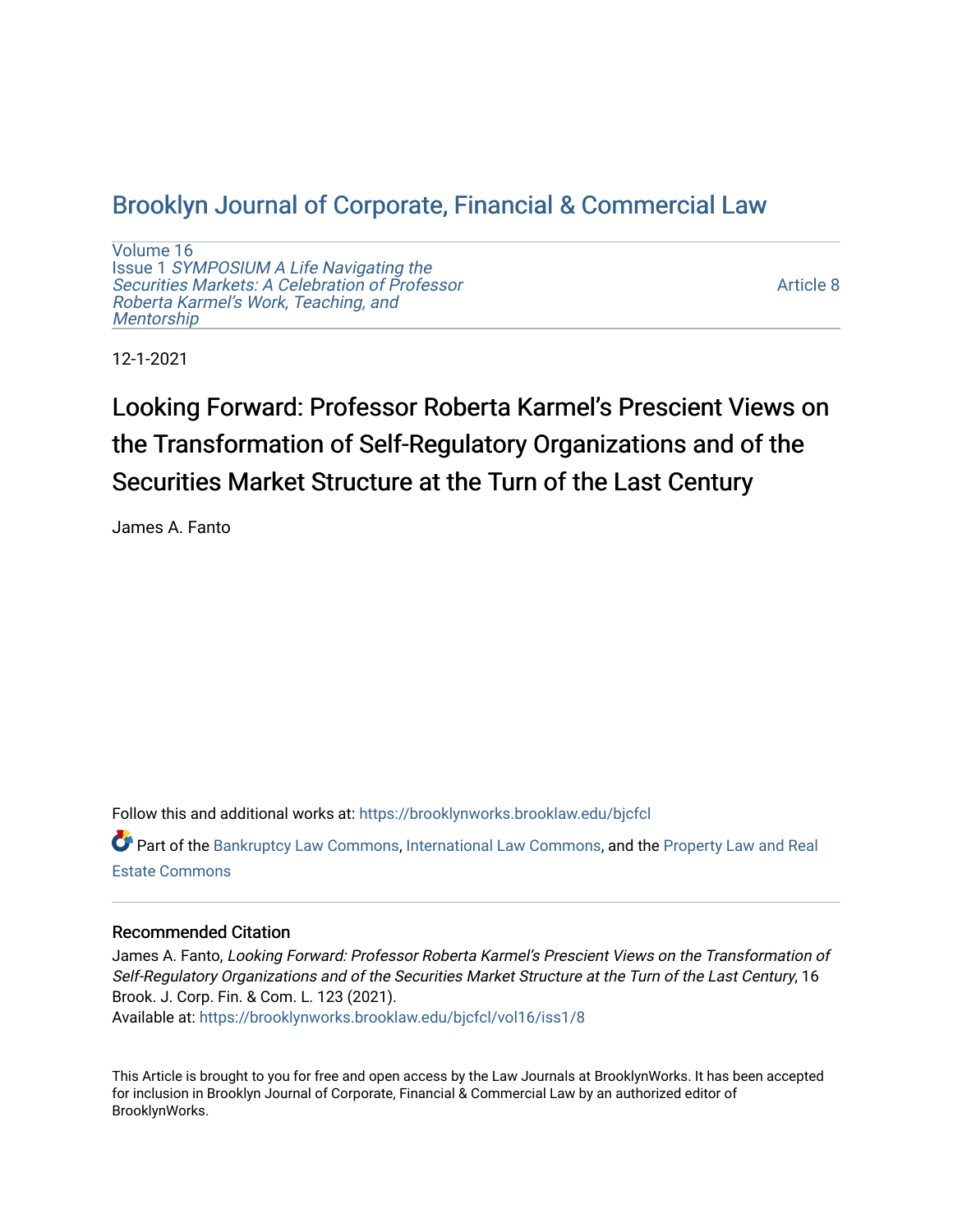# **LOOKING FORWARD: PROFESSOR ROBERTA KARMEL'S PRESCIENT VIEWS ON THE TRANSFORMATION OF SELF-REGULATORY ORGANIZATIONS AND OF THE SECURITIES MARKET STRUCTURE AT THE TURN OF THE LAST CENTURY**

James A. Fanto\*

#### **ABSTRACT**

This essay examines Professor Roberta Karmel's scholarship on the transformation of self-regulatory organizations (SROs) and the securities market structure, a transformation that occurred at the turn of the last century. It explains how she examined the events from the perspective of a lawyer who had a rich knowledge of the history of the SROs, the securities markets, and their regulation and how she provided a practical understanding of the way these markets worked. It points out that, rather than offering an overarching theory that would explain all of these developments and that would guide regulators and legislators in SRO and securities market structure reforms, she pointed out problems and contradictions in the developments that, in her view, would have to be faced and addressed by both Congress and the SEC. The essay first sets out briefly the background to and a timeline for the SRO and securities market transformation and describes how that transformation closely intersects with Roberta's career as a legal practitioner, a regulator, and a legal academic. It then looks at her scholarly discussion on how the self-regulatory functions of the stock exchanges became the Financial Industry Regulatory Authority (FINRA), where she raised the important question whether self-regulation by broker-dealers continued to exist post-FINRA. The essay explores a possible answer to this question, which Roberta has acknowledged, in a new form of selfregulation—the collaboration between FINRA and those officers in brokerdealers who are responsible for ensuring that they and their employees follow law and regulation, the compliance officers. It next looks at Roberta's insights on the related subject of the transformation of the stock exchanges and its overall effects upon securities market structure, explaining how she identified for the legal academic audience the forces, including the regulatory ones, that were pushing the exchanges to become public

<sup>\*</sup> Gerald Baylin Professor of Law, Brooklyn Law School. All rights reserved © For comments on a talk that was the basis for this essay, I thank the participants in the symposium in honor of Professor Roberta Karmel, "A Life Navigating the Securities Markets: A Celebration of Professor Karmel's Work, Teaching, and Mentorship," particularly my fellow panelists on Panel IV: Securities Market Structure, W. Hardy Callcott, Annette L. Nazareth and Eric D. Roiter. And I owe special thanks to Roberta, who offered me her thoughts on my talk.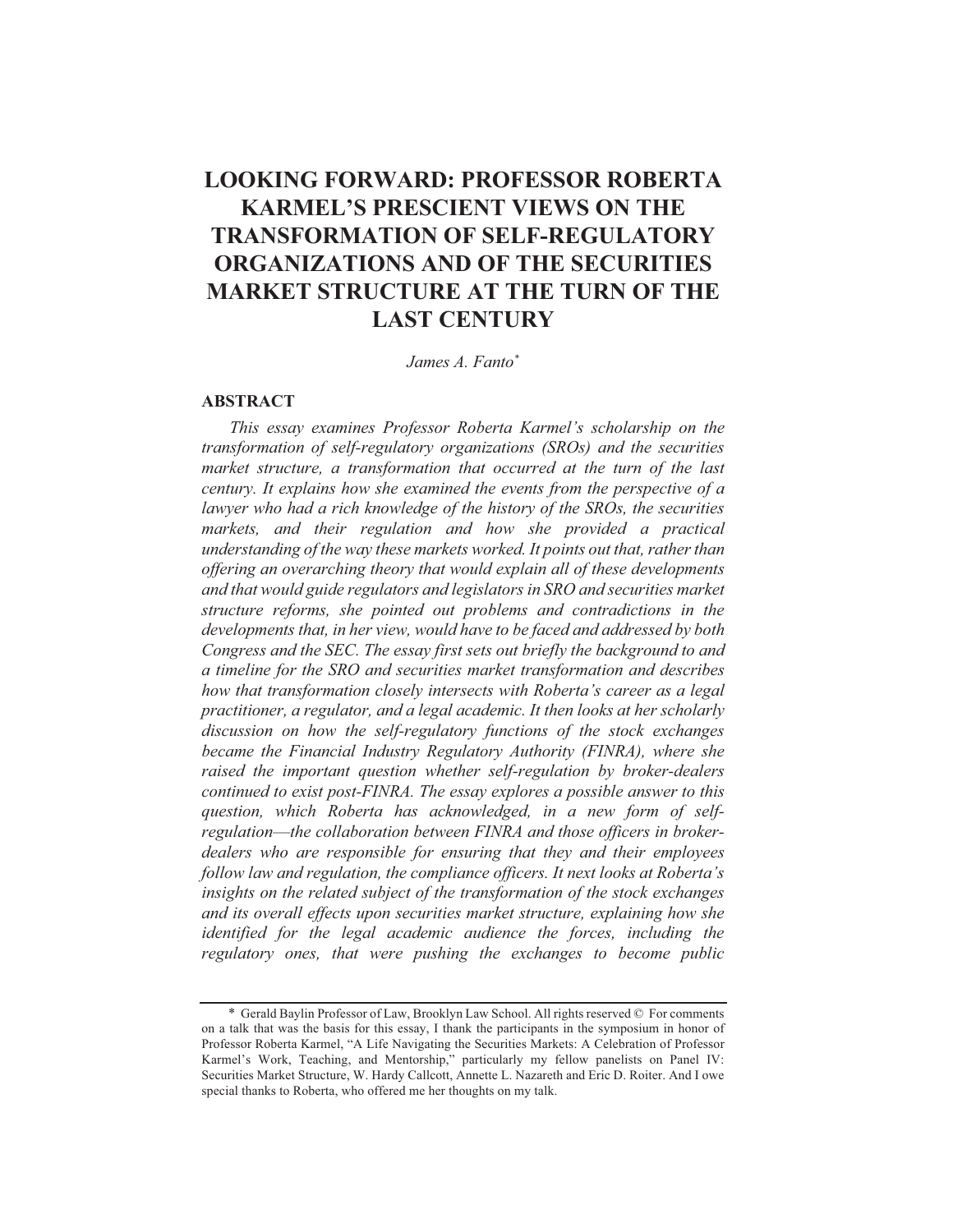companies and the market fragmentation that resulted from the proliferation of trading venues. It then explains that Roberta took a "wait and see" approach to problems in securities market structure, recommending that securities markets be allowed to develop with their new forms and technology before Congress and the SEC apply to them a major new regulatory framework and that the SEC regulate with a light hand, correcting market problems where necessary, while the outline of a new market structure emerged. The essay concludes by briefly looking at the current securities market from Roberta's perspective.

#### **INTRODUCTION**

The subject of self-regulatory organizations  $(SROS)^1$  and securities market structure drew Professor Karmel's scholarly attention throughout the years.<sup>2</sup> She particularly focused on these subjects in the early 2000s when the stock exchanges were being transformed from member-run organizations into public companies and when their self-regulatory arms were being spun off from them.<sup>3</sup> This was also a time when the self-regulatory structure of exchanges came into question as a result of this transformation. The period saw the creation of the Financial Industry Regulatory Authority (FINRA), which absorbed the member regulatory functions of the National Association of Securities Dealers (NASD) and the New York Stock Exchange (NYSE). FINRA then began to look less and less like an SRO of broker-dealers and more like a part of the Securities and Exchange Commission (SEC).<sup>4</sup> Moreover, U.S. regulators and market participants were faced with securities

<sup>1.</sup> Federal securities law was built upon the existing self-regulation of participants, brokerdealers, in the securities exchanges, which meant that the broker-dealer members of the securities exchanges and other securities marketplaces regulated themselves. The reasoning was that the marketplaces, i.e., self-regulatory organizations, were more competent than outsiders to conduct this regulation. See JOHN C. COFFEE, JR. ET AL., SECURITIES REGULATION: CASES AND MATERIALS 722–23 (14th ed. 2021). The marketplaces were mostly securities exchanges. There was also the "over-the-counter" (OTC) market where broker-dealers traded among themselves and for customers securities that were not exchange listed. This market (i.e., a securities association) also had a selfregulatory organization, the National Association of Securities Dealers (NASD). Both kinds of marketplaces were covered by the Securities Exchange Act of 1934 (the Exchange Act), which regulated securities market structure and market participants. See generally 15 U.S.C. § 78f (securities exchanges); 15 U.S.C. § 78o-3 (securities associations).

<sup>2.</sup> The articles consulted for this paper, which are her major works on this subject, are the following: Roberta S. Karmel, Turning Seats Into Shares: Causes and Implications of the Demutualization of Stock and Futures Exchanges, 53 HASTINGS L.J. 367 (2002); Roberta S. Karmel, The Once and Future New York Stock Exchange: The Regulation of Global Exchanges, 1 BROOK. J. CORP. FIN. & COM. L. 355 (2007); Roberta S. Karmel, Should Securities Industry Self-Regulatory Organizations Be Considered Government Agencies?, 14 STAN. J.L., BUS. & FIN. 151 (2008); Roberta S. Karmel, The Future of the Securities and Exchange Commission as a Market Regulator, 78 U. CIN. L. REV. 501 (2009).

<sup>3.</sup> See infra Part II.

<sup>4.</sup> See infra note 25.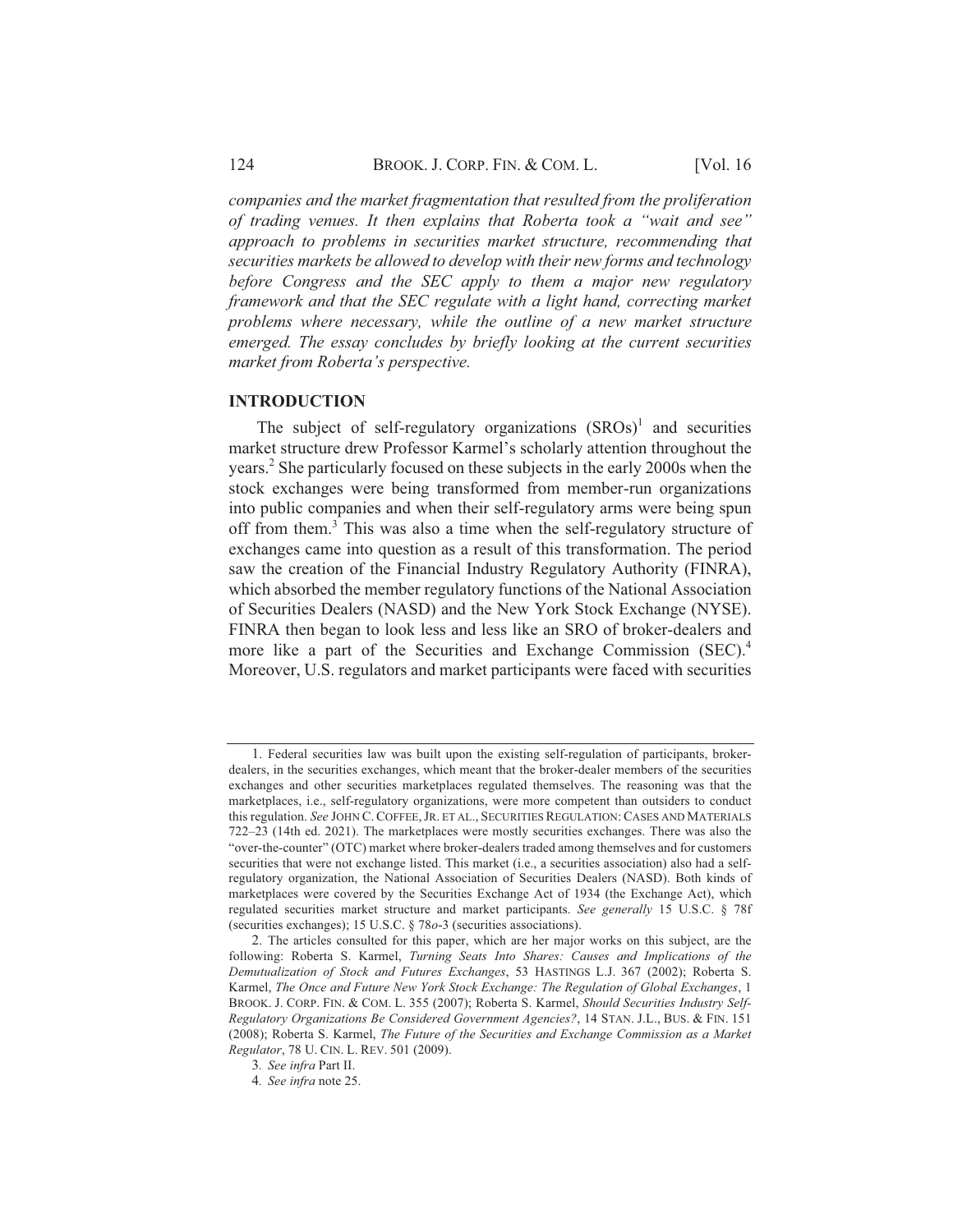and derivatives markets that were increasingly interconnected and thus in need of a unified regulation.<sup>5</sup>

Roberta was interested in all these events and transformations and, in her articles, brought them to the attention of U.S. securities law scholars. She articles, brought them to the attention of 0.3. securities law scholars. She<br>talked about them from the perspective of a lawyer who had a rich knowledge of the history of the SROs, the securities markets, and their regulation, or the instory or the sigmust the securities markets, and their regulation,<br>thereby providing a practical understanding of how these markets worked.<sup>6</sup> She did not offer an overarching theory that would explain all these developments and that would guide regulators and legislators in SRO and market structure reforms. Rather, she pointed out problems and contradictions in the SRO and market structure developments that, in her Figure 2.1 The U.S. C. and Thanker structure developments that, in her view, would have to be faced and addressed by both Congress and the SEC Tew, would have to be faced and addressed by both Congress and the SEC<br>f the statutory goals of the Securities Exchange Act of 1934 (Exchange Act) were to be achieved.<sup>7</sup> She wanted them to deal with the problems that arose from the transformations in a careful manner with an appreciation for the market complexities and necessary evolution involved.<sup>8</sup>

In her writing on the transformations, Roberta offered a model and lessons for securities law scholars who explored securities market issues. She made us realize that we needed to approach this subject with an appreciation for the history of these markets and their regulation, and with a willingness to understand the technical details of securities market structure and the role and goals of market participants. Through her work, she conveyed that this appreciation and understanding might enable us to offer solutions to market issues that would likely survive contact with the reality of securities markets and that would thus usefully guide Congress and the SEC. In sum, she pushed us both to explore securities market structure issues and to deal with them with as full a knowledge of their complexities as we could obtain, which would put us in the best position to do valuable scholarship on these issues.

The discussion below explains the identification of the problems and the I he discussion below explains the identification of the problems and the<br>general guidance that emerge from Roberta's writings on the transformation of SROs and developments in securities market structure. Part II first sets out briefly the background to and a timeline for the SRO and securities market transformation. It also describes how that transformation closely intersects

<sup>5.</sup> See COFFEE ET AL., *supra* note 1, at 19–32, 38–41, 50–52 (highlighting these issues).

<sup>3.</sup> *See* COFFEE ET AL., *supra* note 1, at 1<br>6. *See infra* Part II (on her background).

<sup>7.</sup> The purposes for the regulation of securities exchanges, other marketplaces, and market  $\lambda$ . The purposes for the regulation of securities exchanges, other marketplaces, and market  $\lambda$  and the Act. See 15 U.S.C.  $\S$   $78b(3)$ –(4) (citing such reasons as maintaining "fair and honest markets" and bee 15 O.S.C.  $\frac{1}{88}$  /80(5)–(4) (clting such reasons as manufaming and and nonest markets and<br>preventing excessive speculation that could lead to national emergencies that disrupt commerce and the economy).

conomy).<br>8. *See* Karmel. *Turning Seats Into Shares, supra* note 2, at 429 ("It would be a mistake. however, for the SEC or CFTC to force a new system of self-regulation on evolving exchange  $\mu$  mowever, for the SEC of CFTC to force a new system of sen-regulation on evolving exchange<br>markets ... The form of tomorrow's trading markets should be permitted to evolve before the  $\mu$  markets . . . The form of tomorrow s trading markets should be permitted to evolve before the existing SRO structure is endorsed, dismantled or otherwise adjusted to compliment a new market structure.").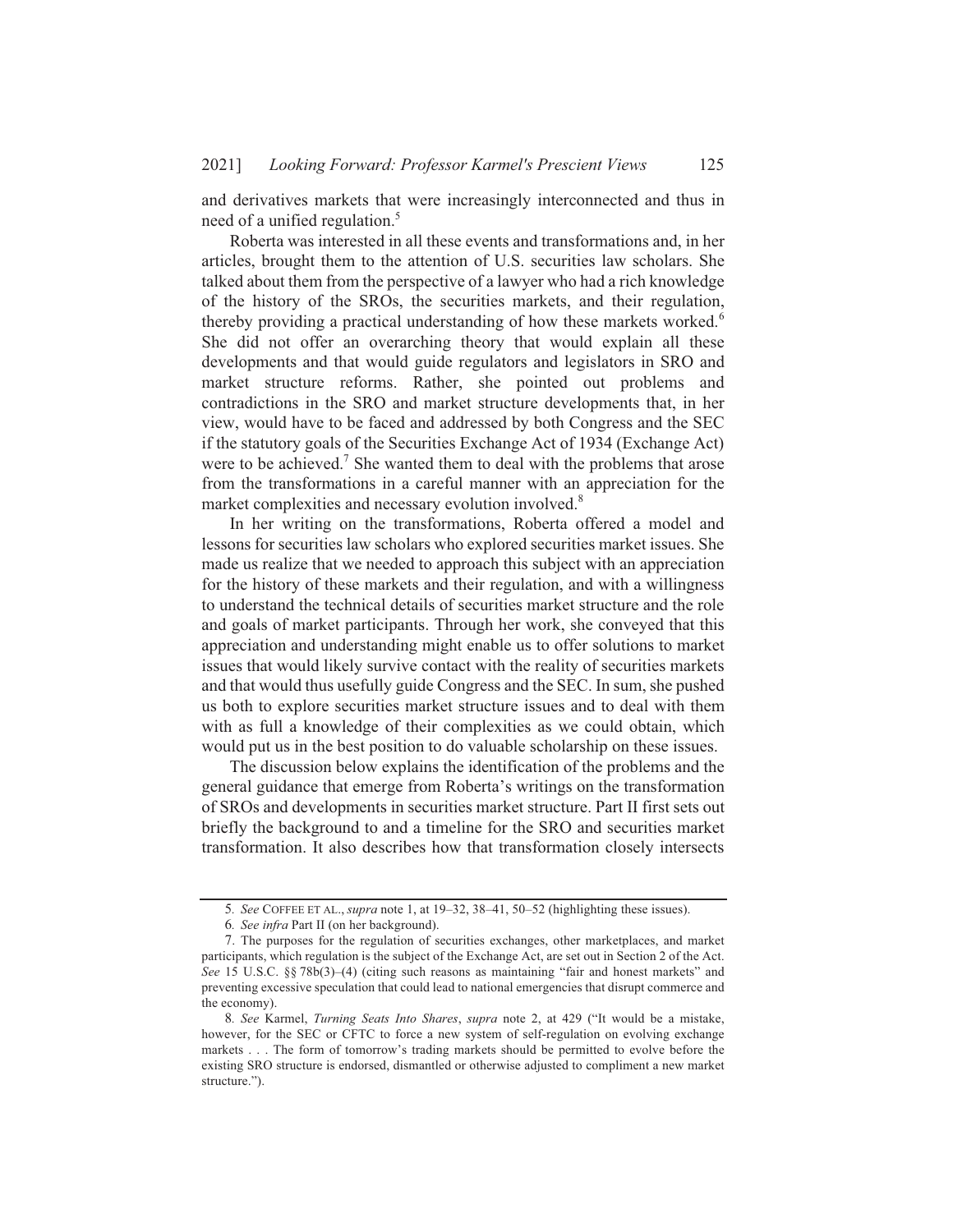with Roberta's career as a legal practitioner, a regulator, and a legal academic. Part III then looks at her scholarly discussion on how the selfregulatory functions of the stock exchanges became FINRA. This part explains how Roberta had the foresight to point out that, in the emergence of FINRA, self-regulation was being transformed from broker-dealer selfgovernance into a very different SRO model, chiefly a quasi-government organization that regulated firms in a way similar to the SEC's. She observed that this transformation raised the question whether self-regulation by brokerdealers continued to exist post-FINRA. This part then explores a possible answer to this question, which Roberta has acknowledged, in the collaboration between FINRA and compliance officers: i.e., those officers in broker-dealers who are responsible for ensuring that they and their employees follow law and regulation. It also explains how this new form of selfregulation was likely inevitable with the enhanced regulation of brokerdealers.

Part IV looks at Roberta's insights on the related subject of the transformation of the stock exchanges and its overall effects upon the securities market structure. It explains how she identified for the securities law academic audience the forces, including the regulatory ones, that were pushing the exchanges to become public companies and the market fragmentation that resulted from the proliferation of trading venues, which came from, among other things, broker-dealer members competing in various ways with the exchanges of which they were members. This part discusses how Roberta thought that Congress and the SEC should not be hasty to offer a wide-ranging solution to this developing situation, although she chastised them and other regulators for not removing impediments to and closing the gaps in effective regulation of the interlocking securities markets and their participants. This part also observes that, while she was dismayed by the enhanced focus on speculative trading that came at the expense of capital raising and investing, she took a "wait and see" approach to problems in securities market structure, recommending that securities markets be allowed to develop with their new forms and technological advances before Congress and the SEC apply to them a major new regulatory framework. She wanted the SEC to regulate with a light hand, correcting market problems where necessary, while the outline of a new market structure emerged. The part then briefly looks at the current securities market from Roberta's perspective. Part V concludes

# **I. THE TRANSFORMATION OF THE SROS AND SECURITIES MARKET STRUCTURE AND ITS INTERSECTION WITH ROBERTA'S CAREER**

To situate Roberta's writings on the transformation of the SROs and securities market structure, it is useful to set forth the general background and a basic timeline for the regulatory and securities market developments that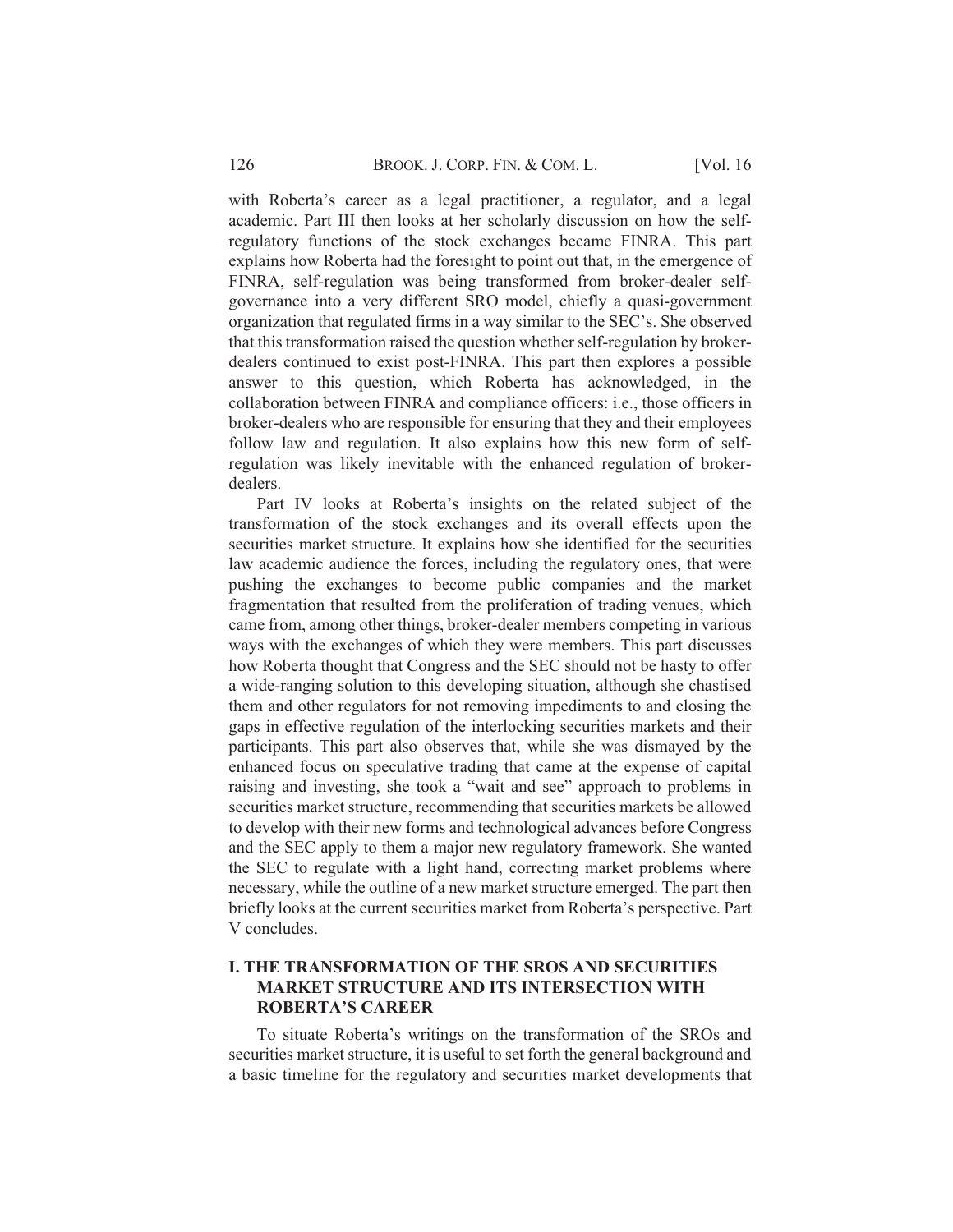she discussed. It is also helpful to point out that Roberta's career as a legal practitioner, a regulator, and a legal academic closely overlapped with these developments.

The major event that serves as the beginning of this transformation was the Securities Act Amendments of 1975 (the 1975 Act).<sup>9</sup> Among other things, this Act was a response to anti-competitive practices and customer harm in the brokerage industry, particularly the widespread breakdown in brokerdealer back offices where customer securities and funds were held.<sup>10</sup> This legislation greatly enhanced and harmonized the power of the SEC over the SROs, particularly stock exchanges. It did this by allowing the SEC to review and approve SRO rules, to amend them, and to review SRO disciplinary actions and denials of membership, $\frac{1}{1}$  and by changing the governance of the SROs to lessen the influence of their broker-dealer members.<sup>12</sup> It thus authorized the SEC to limit the "self" in self-regulation (i.e., restrict the selfgovernance of the securities marketplaces solely by broker-dealers). Moreover, the 1975 Act set forth the regulatory goal of the creation of a national market system for trading in equity securities, as opposed to the then-existing system where trading for a listed stock was limited to the exchange on which the security was listed.<sup>13</sup>

A discussion of all the regulatory developments that followed the 1975 Act and that dealt with SRO reform and the national market system is beyond the scope of this essay.<sup>14</sup> Many of these changes were designed to provide better pricing information for retail investors and to ensure that they had execution at the best price for traded equity securities. But a major

<sup>9.</sup> See generally Pub. L. No. 94-29, 89 Stat. 97 (amending Securities Exchange Act of 1934, 15 U.S.C. § 78a et seq.).

<sup>10.</sup> See Karmel, Turning Seats Into Shares, supra note 2, at 388 (discussing this background for the 1975 Act).

<sup>11.</sup> See 15 U.S.C. § 78s (Section 19 of the Exchange Act, which deals with the SEC's power over the SROs).

<sup>12.</sup> See 15 U.S.C. §§ 78f(b)(3), 78o-3(b)(4) (setting forth the representation of non-brokerdealers in the governance of exchanges and securities associations). Roberta discussed this enhancement of the SEC's oversight of exchanges by the 1975 Act. See Karmel, Turning Seats Into Shares, supra note 2, at 407.

<sup>13.</sup> See 15 U.S.C. § 78k-1(a) (this is Section  $11A(a)(1)$  of the Exchange Act). Section  $11A(a)(1)(D)$  states the Congressional finding that "[t]he linking of all markets for qualified securities through communication and data processing facilities will foster efficiency, enhance competition, increase the information available to brokers, dealers, and investors, facilitate the offsetting of investors' orders, and contribute to best execution of such orders."

<sup>14.</sup> A good, accessible review of many of these developments is in one of the "Galleries" of the SEC Historical Society. See Transformation & Regulation: Equities Market Structure, 1934 to 2018, SEC. EXCH. COMM'N. HIST. SOC'Y, http://www.sechistorical.org/museum/galleries/msr/ (last visited Aug. 4, 2021). Among the developments were (i) the creation of a consolidated tape, which reported transactions in equity securities whether on an exchange or off of it (i.e., between brokerdealers in the OTC market), (ii) a quotation rule requiring exchanges and market makers to give their best bid and offer throughout the trading day and (iii) off-exchange trading of listed securities. Roberta discussed these post-1975 regulatory developments in market structure in Turning Seats Into Shares, supra note 2, at 389-92.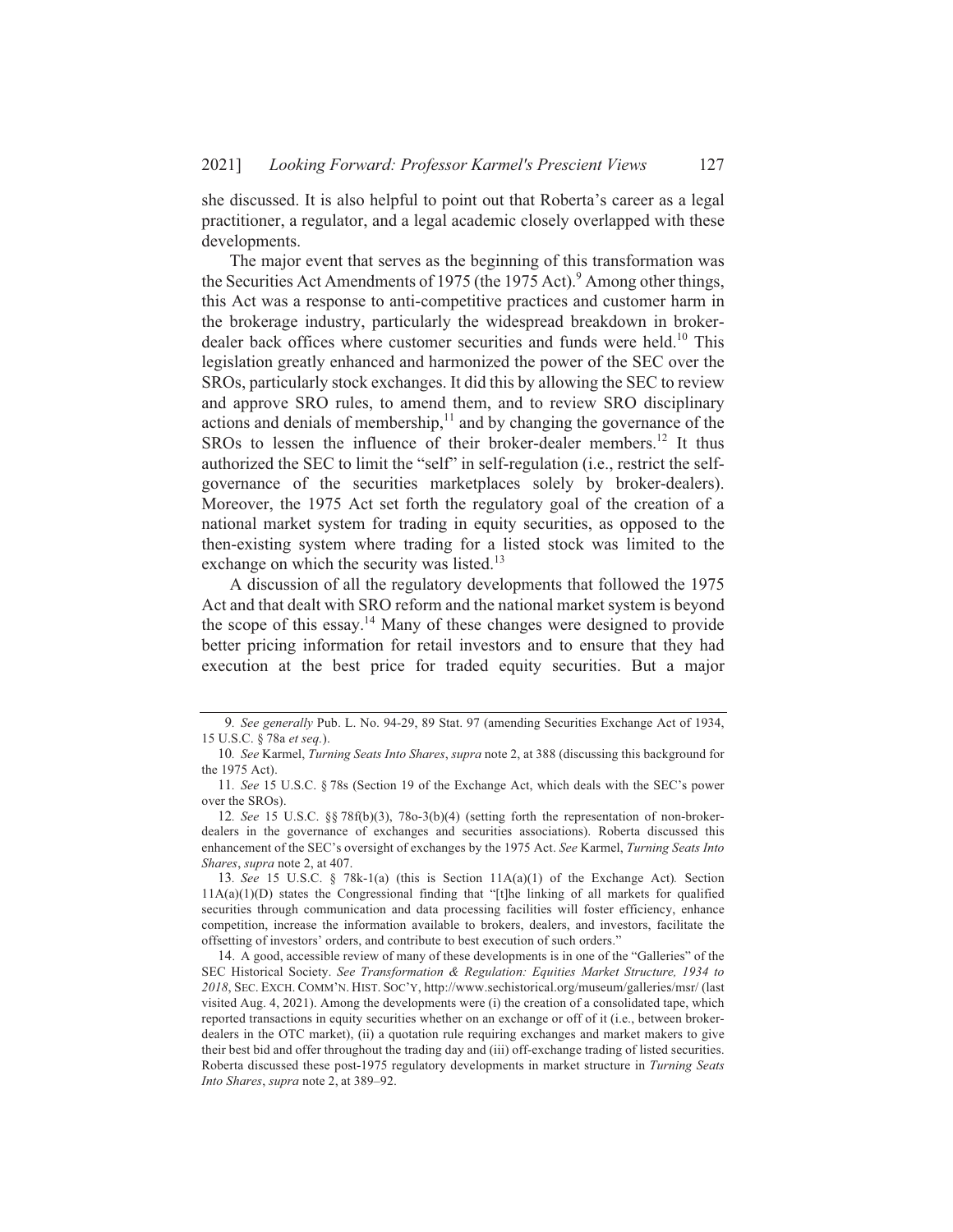development that was referred to in the 1975 Act and that altered securities markets and influenced regulation in these years was the advances in electronic trading technology.<sup>15</sup> These advances meant that equity trading did not have to be done in person at centralized locations, which were the floor of stock exchanges where buy and sell orders came together with a specialist who conducted the auction market process to determine securities prices. Rather, the technology allowed rapid electronic trading and order-based matching systems, where investors could enter an order that could be matched with a counterparty's order if each satisfied its respective execution criteria. Regional exchanges began to offer electronic displays of prices and electronic submission of orders, and the NASD provided its "automated quote" system for market maker quotations (i.e., Nasdaq), which eventually had electronic execution.<sup>16</sup> Electronic order matching and execution systems began to appear and were particularly attractive to institutional investors, who had large trades to execute, who did not want their order size to influence negatively the pricing of the order, and who often traded among themselves.<sup>17</sup> These systems, however, drew trading away from the stock exchanges and began to produce a fragmented, albeit more competitive, trading market.<sup>18</sup> Moreover, the exchanges (particularly the NYSE) responded to the competition by enhancing their own capabilities in electronic communication and order execution.<sup>19</sup> These enhancements required significant capital, beyond what the members of the exchanges, the broker-dealers, could provide themselves. In addition, broker-dealers were using electronic systems within their own firms where customer orders could be "internalized" (i.e., executed by the broker-dealer and not sent out to the securities markets for execution). $^{20}$ 

<sup>15.</sup> Indeed, Section  $11A(a)(1)(B)$  of the Exchange Act, i.e., 15 U.S.C. § 78k-1(a)(1)(B), states that Congress finds that "[n]ew data processing and communications techniques create the opportunity for more efficient and effective market operations." As noted earlier, Section  $11A(a)(1)(D)$  of the Exchange Act, i.e., 15 U.S.C. § 78k-1(a)(1)(D), refers to "[t]he linking of all markets for qualified securities through communication and data processing facilities."

<sup>16.</sup> On the development of the Nasdaq, see Karmel, Securities Industry Self-Regulatory Organizations, supra note 2, at 161. A market maker is a registered broker-dealer that stands ready to buy and sell certain securities as a principal to "make a market" in these securities. The NASD was initially based upon a number of market makers offering quotations in a given security.

<sup>17.</sup> The early such matching system was Instinet, which allowed institutional investors to trade with one another. See Karmel, Turning Seats Into Shares, supra note 2, at 370–71, 375.

<sup>18.</sup> The SEC recognized the fragmentation problem in Self-Regulatory Organizations; Notice of Filing of Proposed Rule Change by the New York Stock Exchange, Inc. to Rescind Exchange Rule 390; Commission Request for Comment on Issues Relating to Market Fragmentation, Exchange Act Release No. 42,450, 65 Fed. Reg. 10,577 (Feb. 23, 2000). For a discussion of this fragmentation issue and industry comments on it at the time, see Karmel, Turning Seats Into Shares, supra note 2, at 392-95.

<sup>19.</sup> For a discussion of these developments, see Karmel, Turning Seats Into Shares, supra note 2, at 381-84.

<sup>20.</sup> See id. at 371.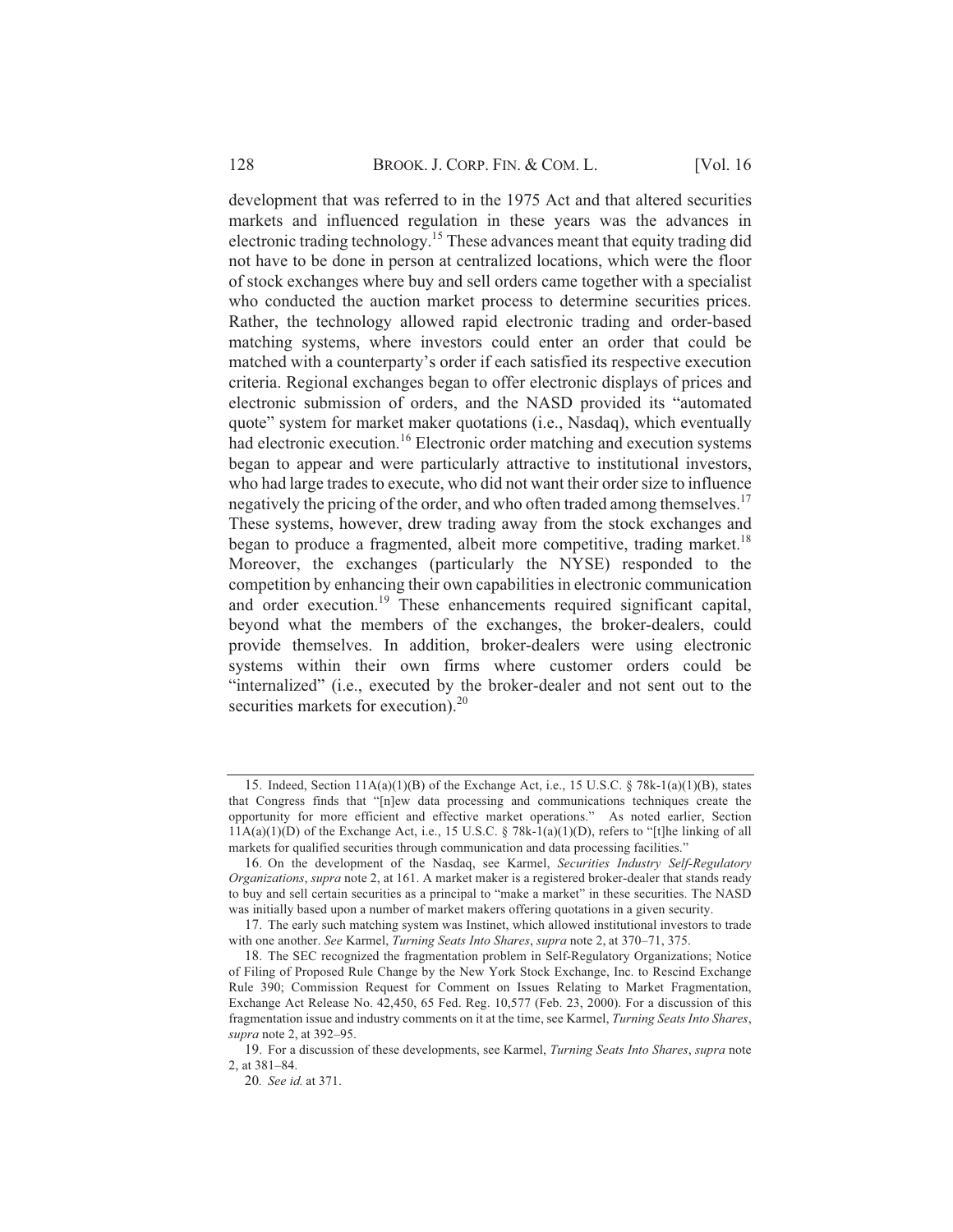#### 20211 Looking Forward: Professor Karmel's Prescient Views 129

All of this set the stage for the regulatory and market developments in the transformation of the SROs and securities market structure around the turn of the last century, a transformation that Roberta followed closely. Several of the major regulatory developments were the following. First, the SEC adopted Regulation ATS (i.e., alternative trading system) in 1998,<sup>21</sup> which allowed an electronic trading system to be exempt from registration as a stock exchange so long as it is registered as a broker-dealer and otherwise complies with the Regulation, which, among other things, makes the system's orders generally available if it has five percent or more of the trading volume in a national market stock. Second, in 2005, the SEC adopted Regulation NMS (i.e., national market system), which was an effort to link the stock exchanges and the developing non-exchange markets and trading systems. The regulation made it easier for investors to access the markets and market data about pricing and executions and enabled investors to obtain the best price available in most displayed markets (the national best bid and offer  $(NBBO)$ ).<sup>22</sup> Third, during this period, the major stock exchanges "demutualized," i.e., ceased to be owned by the broker-dealers who were their members and exclusive trading intermediaries, and became public companies (the Nasdaq in 2001; the NYSE in 2005-2006), generally to access more capital.<sup>23</sup> When this transformation in the organizational status of the stock exchanges happened, the SEC required that the part of the stock exchanges that regulated the conduct of their broker-dealer members become a separate entity. In the past, having broker-dealers who were the exchange members establish their own standards of conduct was the essence of selfregulation. This movement of broker-dealer self-regulation away from the exchanges made sense because the broker-dealers were no longer the "owners" of these trading venues; that status had been ceded to public

<sup>21.</sup> See Regulation of Exchanges and Alternative Trading Systems, Exchange Act Release No. 40,760, 63 Fed. Reg. 70,844 (Dec. 22, 1998). See also Karmel, Turning Seats Into Shares, supra note 2, at 376–81 (discussing the history of this Regulation).

<sup>22.</sup> See Exchange Act Release No. 52,355, 70 Fed. Reg. 52,014 (Sept. 1, 2005). This regulation has a rule requiring broker-dealers to execute customer orders at the best displayed price available. See COFFEE ET AL., supra note 1, at 662. A "bid" is an offer to buy a security; an "offer" is an offer to sell a security. Thus, the NBBO is the highest displayed bid and the lowest displayed offer.

<sup>23.</sup> On the Nasdaq's demutualization, see Karmel, Turning Seats Into Shares, supra note 2, at 410-13; Securities Industry Self-Regulatory Organizations, supra note 2, at 164. On the NYSE's demutualization, see Karmel, Securities Industry Self-Regulatory Organizations, supra note 2, at  $164 - 67$ .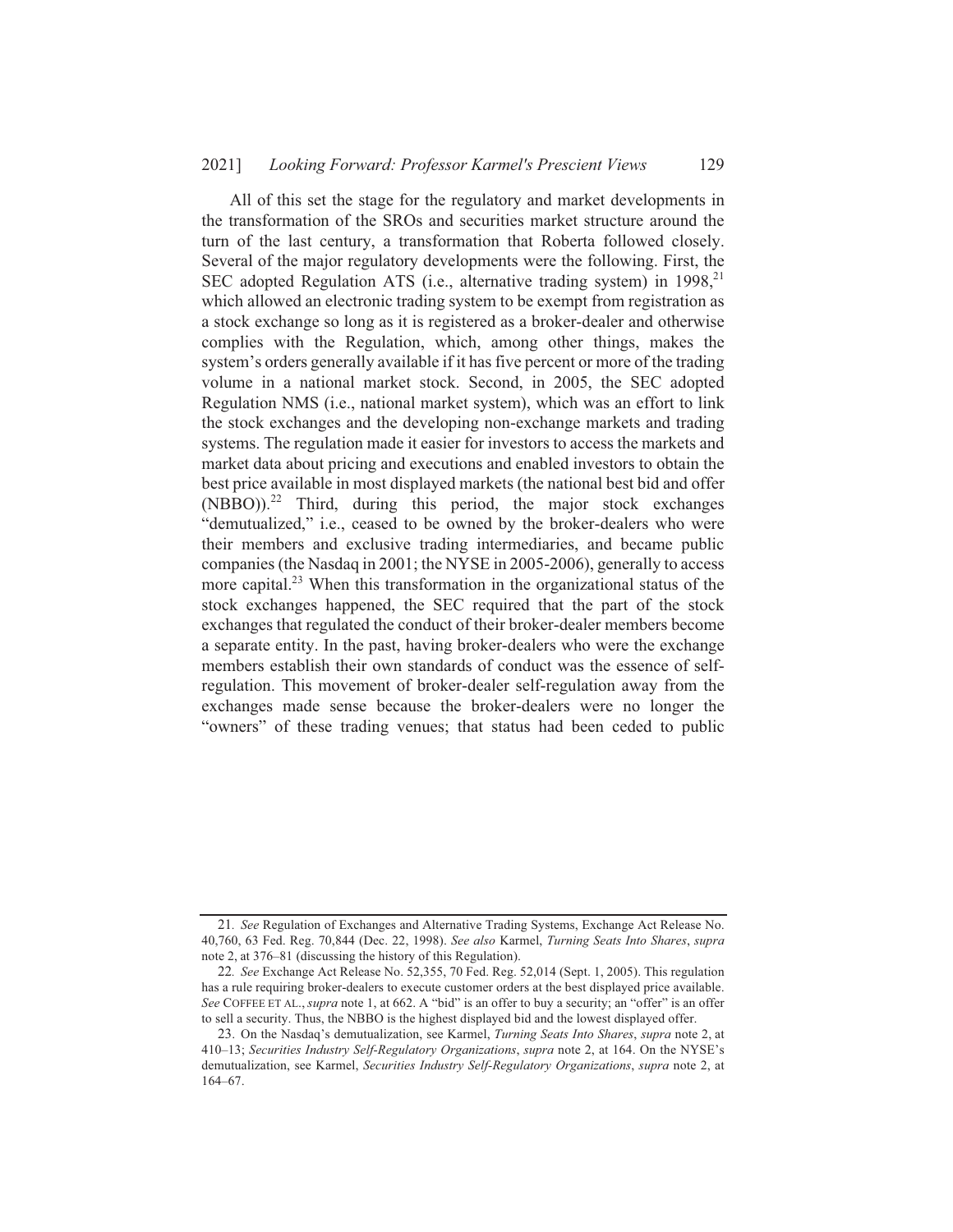investors.<sup>24</sup> Fourth, in 2007, the regulatory arms of the NASD and the NYSE mvestors. Fourth, in 2007, the regulated into the new SRO. FINRA.<sup>25</sup>

Roberta's legal practice and regulatory and legal academic career Roberta S regar practice and regulatory and regar academic career<br>completely intersect with these developments.<sup>26</sup> She was on the SEC staff completely intersect with these developments. Sile was on the SEC start<br>from 1962-69 and then began private law practice in 1969—one that would noin 1902-09 and then began private law practice in 1909—one that would<br>continue for the next 30 some vears when she was not on the SEC—working on securities law matters for major broker-dealers and other market participants. She was an SEC Commissioner in the years soon after the participants. She was an SEC Commissioner in the years soon after the passage of the 1975 Act  $(1977-80)^{27}$  She was on the board of the NYSE during the important years (1983-89) when that exchange was experiencing competition from the new trading systems and developing its own electronic competition from the new trading systems and developing its own electronic<br>capabilities.<sup>28</sup> Between 1998 and 2001, she was a member of the National capabilities. Between 1996 and 2001, sile was a member of the National<br>Adjudicatory Council of the NASD Regulation (NASDR).<sup>29</sup> the regulatory Adjudicatory Council of the NASD Regulation (NASDR), the regulatory<br>arm of the NASD, a council that reviewed disciplinary actions against NASD and of the ty ASD, a council that reviewed disciplinary actions against ty ASD<br>member firms and their associated persons.<sup>30</sup> From 1986 onwards, she was nember firms and their associated persons. From 1980 onwards, she was<br>on the faculty of Brooklyn Law School and there followed these SRO and on the factory of Brooklyn Law School and there followed these SKO and<br>securities market developments in her teaching and writing.<sup>31</sup> Indeed, her major writings on the transformation were published right when the demutualization was finished and the new self-regulator (FINRA) demutualization was filmshed and the hew sen-regulator  $(\text{FINRA})$ <br>appeared.<sup>32</sup> Her insights on the transformation are thus almost appeared. From insights on the transform<br>contemporaneous with its accompanying events.<sup>31</sup>

<sup>24.</sup> The story of this stock exchange transformation is a bit more complicated. As a result of 24. The story of this stock exchange transformation is a off more compileated. As a result of<br>previous scandals, in 1996 the SEC had compelled the regulatory arm of the NASD to be placed previous scandally, in 1990 the SEC had competied the regulatory after or the NASD to be placed<br>into a senarate NASD subsidiary anart from its securities market, the Nasdaa, See Karmel, Turning into a separate NASD substuary apart from its securities market, the Nasuaq. *See Karmer, Turning*<br>Se*ats Into Shares, supra n*ote 2, at 411: *see also K*armel. *Securities Industry Self-Regulatory* beans *into shares*, *supra* note 2, at 411, see also Karliet, *becurities maastry self-kegatatory*<br>*Organizations, supra* note 2, at 163–64. Roberta noted that, even before the demutualization. broker-dealer members of the NASD and the NYSE were already losing their "self" regulatory broker-dealer members of the NASD and the N1SE were arready fosing their seri-regulatory<br>power. Broker-dealer members of stock exchanges became shareholders with the demutualization. power. Broker-dealer inembers of stock exchanger-<br>but were not the majority or controlling ones. *Id*.

<sup>25.</sup> See Notice of Filing and Order Granting Accelerated Approval of Proposed Rule Change 25. See Notice of Filing and Order Granting Accelerated Approval of Froposed Kule Change<br>Relating to the Restated Certificate of Incorporation of National Association of Securities Dealers, relating to the restated Certificate of Incorporation of National Association of Securities Dealers,<br>Inc., Exchange Act Release No. 56146, 72 Fed. Reg. 42.190 (Aug. 1, 2007) (approving the creation nic., Exchange Act Refease No. 50140, 72 Peu. Reg. 42,190 (Aug. 1, 2007) (approving the creation<br>of FINRA): *see also* Karmel. *Securities Industry Self-Regulatory Organizations, supra* note 2, at  $151 - 52$  (discussing this creation).

<sup>26.</sup> Roberta's biographical facts are taken from her conference biography and from her publicly zo. Roberta s biographical facts are taken from her conference biography and from her publicly<br>available\_resume. *See\_Roberta\_Karmel.* BROOK. L. SCH.. https://www.brooklaw.edu/Contact-Us/Karmel-Roberta (last visited August 27, 2021).

<sup>27.</sup> Id.

<sup>28.</sup> Id.

<sup>29.</sup> Id.

<sup>29.</sup> *1a.*<br>30. Associated persons are emplovees who are registered with an SRO and qualified, generally 30. Associated persons are emproyees who are registered with an SNO and quantity of the examination, to conduct a general, or certain kind of, securities business. ough an examination, to conduct a general, or certain kinc<br>31. *See Roberta Karmel*. BROOK. L. SCH.. *supra* note 26.

<sup>32.</sup> See sources cited supra note 2.

<sup>33.</sup> During this time, Roberta also wrote a regular column in the NEW YORK LAW JOURNAL on 35. During this time, Roberta also wrote a regular column in the NEW YORK LAW JOURNAL on<br>corporate and securities law matters and covered these developments there. *Roberta Karmel*, BROOK. L. SCH., supra note 26.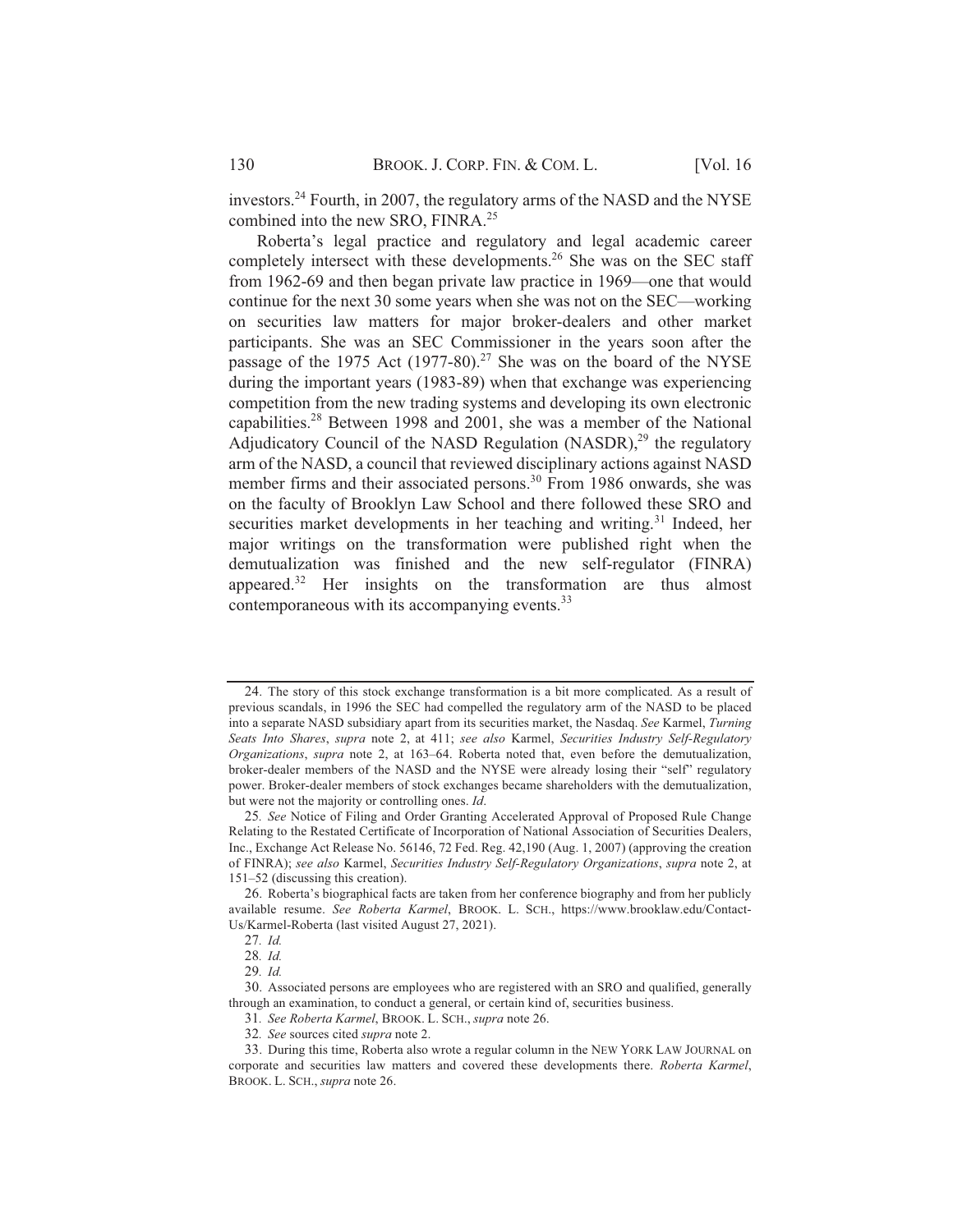131

### **II. TRANSFORMATION IN BROKER-DEALER SELF-REGULATION FROM TRADITIONAL SROS TO FINRA**

Roberta particularly focused on the transformation of SROs in the 1990s and the first decade of the 2000s from the "classic" form of self-regulation to what we have today, i.e., FINRA. In her writings (as in her conversations), Roberta was always balanced on this transformation: she was neither a cheerleader for the SROs nor a skeptic who just assumed that their only purpose was to enrich their broker-dealer members at customers' expense. She knew their history well, with all of the scandals that arose from their "clubby" nature and closed, quasi-monopolistic trading practices.<sup>34</sup> Roberta acknowledged that reform of the self-governance of the SROs was one of the main reasons for the amendments to the Exchange Act made by the 1975 Act, which, as discussed above, gave the SEC more direct oversight of the SROs, their rulemaking, and their governance.<sup>35</sup> She recognized this Act as the first step in the transformation, and the weakening, of traditional broker-dealer self-regulation as the broker-dealer firms began to share their governance power in the securities marketplaces with others—listed companies, public investors, and, indirectly, the SEC. She understood that the SROs were very much to blame for their loss of self-regulatory independence because they had repeatedly failed to deal themselves with abusive and anti-competitive practices in their industry, which spurred Congressional and SEC opposition and action.<sup>36</sup>

Roberta indirectly noted that at least some member firms were also becoming less interested in their self-regulatory role at this time as they competed with the stock exchanges for order flow by owning and operating ATSs and by internalizing customer trades.<sup>37</sup> I would add that other reasons were making firms less interested in self-regulation. From being partnerships in their origins with the internal self-policing that this organizational form entailed (i.e., because each partner was responsible for other partners' actions), they became large corporations that listed their stock to raise the necessary funds for their transformation and that allowed their executives to obtain enormous wealth from share ownership in a public company.<sup>38</sup> With the demise of the separation of commercial from investment banking in the

<sup>34.</sup> See Karmel, Securities Industry Self-Regulatory Organizations, supra note 2, at 163-65 (discussing abusive market practices in the Nasdaq and the scandal over NYSE President Grasso's compensation).

<sup>35.</sup> See supra text accompanying notes 11-12.

<sup>36.</sup> See Karmel, Turning Seats Into Shares, supra note 2, at 411 (discussing the SEC's concerns about the NASD's self-regulation).

<sup>37.</sup> See Karmel, Turning Seats Into Shares, supra note 2, at 370-71 (discussing the broker-dealer activity of owning and operating ATSs and internalizing customer trades).

<sup>38.</sup> See PHILIP AUGAR, THE GREED MERCHANTS: HOW THE INVESTMENT BANKS PLAYED THE FREE MARKET GAME 36-37 (2005) (discussing the large broker-dealers' change in organizational form).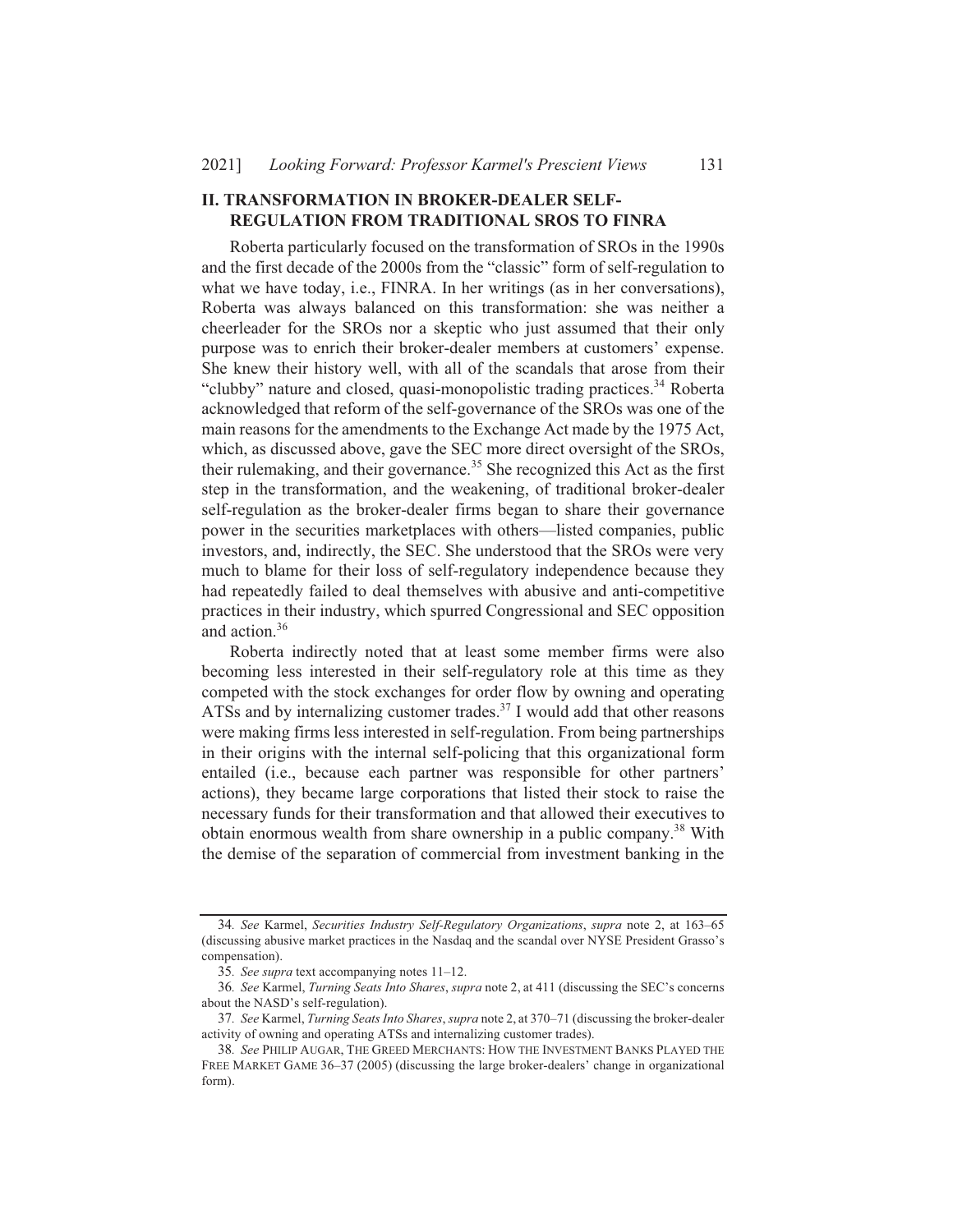Gramm-Leach Bliley Act<sup>39</sup> and pushed by the financial crisis, the bulge-Gramm-Leach Biney Act and pushed by the imancial crisis, the burge-<br>bracket firms became parts of financial conglomerates, regulated today as bracket firms became parts of financial conglomerates, regulated today as<br>financial holding companies.<sup>40</sup> This development encouraged the large broker-dealers to focus on the synergies and the well-being of the financial group of which they were a part. In other words, the large firms were not just concentrating on their own industry and were less concerned if their role in it weakened with the increased SEC regulation and the rise of a quasigovernmental, bureaucratic organization like FINRA to oversee it. Moreover, the financial groups of which they were a part were dealing with many regulators because of their involvement in numerous and different financial regulators because of their involvement in numerous and different imalicial<br>activities so that, as Roberta suggested, one of their goals was to take activities so that, as Roberta st<br>advantage of gaps in regulation.<sup>41</sup>

An SRO like FINRA was likely inevitable with the SEC's decreasing the role of broker-dealers in their own governance, with the larger broker-dealers becoming less interested in it, and with the ever-increasing regulation of the brokerage industry and financial services in general. As noted above, the biokerage industry and infinite services in general. As noted above, the<br>ultimate event that led to FINRA's creation was that the exchanges became unimate event that led to FINNA s creation was that the exchanges became<br>public companies.<sup>42</sup> As Roberta observed, the SEC used the conflict of interest in stock exchanges that would be focusing on the profits for their shareholders, in a situation where their largest and most profitable member firms were competing with them for stock trading volume, as a reason for the Thins were competing with them for stock trading volume, as a reason for the creation of a new kind of SRO to engage in self-regulation of broker- $\alpha$  creation of a new kind of SKO to engage in sen-regulation of bloker-<br>dealers.<sup>43</sup> This specialized organization, which would assist the underfunded SEC, continued to have special ties to the broker-dealers. Today, FINRA has ten industry governors, representatives from broker-dealer members on its national adjudicatory council, and five regional committees entirely national adjudicatory councit, and live regional committees entirely<br>composed of representatives from industry firms in the region.<sup>44</sup> However.

<sup>39.</sup> Pub. L. No. 106-102, 113 Stat. 1338 (1999) (codified in scattered sections of 12, 15, 16, 18 U.S.C.). Before this Act, commercial banking was generally separated from investment banking and insurance, although this separation had been eroding for 20 years predating it. When the separation ended, financial conglomerates offering all kinds of banking and other financial services were formed.

re formed.<br>40. *See* 12 U.S.C. 8 1843(k) (statute governing financial holding companies). As a result of the threat of collapse in the financial crisis of 2007-2008, major investment banks (like Goldman Sachs, Merrill Lynch, and Morgan Stanley) either combined with commercial banks or became bank holding companies and then financial holding companies. For an explanation of the timeline of this holding companies and their miancial noturing companies. For an explanation of the timentie of this<br>transformation, see Viral V. Acharva et al., *The Financial Crisis of 2007-2009: Causes and* uansionmation, see viral v. Acharya et al., *The Financial Crisis of 2007-2009. Causes and*<br>*Remedies, in* VIRAL V. ACHARYA & MATTHEW RICHARDSON, RESTORING FINANCIAL STABILITY: HOW TO REPAIR A FAILED SYSTEM 51-56 (2009).

w TO REPAIR A FAILED SYSTEM 51–56 (2009).<br>41. *See* Karmel. *Securities and Exchange Commission as a Market Regulator, supra* note 2, at 521 (discussing the competition among regulators that financial conglomerates could exploit). a calculators (also competition among regulators)<br>42. *See sunra* text accompanying notes 24–25.

<sup>4</sup>*2. See supra* text accompanying notes 24–25.<br>43. *See Karmel. Securities Industrv Self-Regulatorv Organizations. supra note 2.* at 169–70 (discussing this point).

scussing uns point).<br>44. *See Governance*, FINRA, https://www.finra.org/about/governance (last visited Aug. 4, 2021). Some have pointed out that broker-dealers no longer care about participation in their governance committees because they feel that, with the quasi-governmental nature of FINRA, firms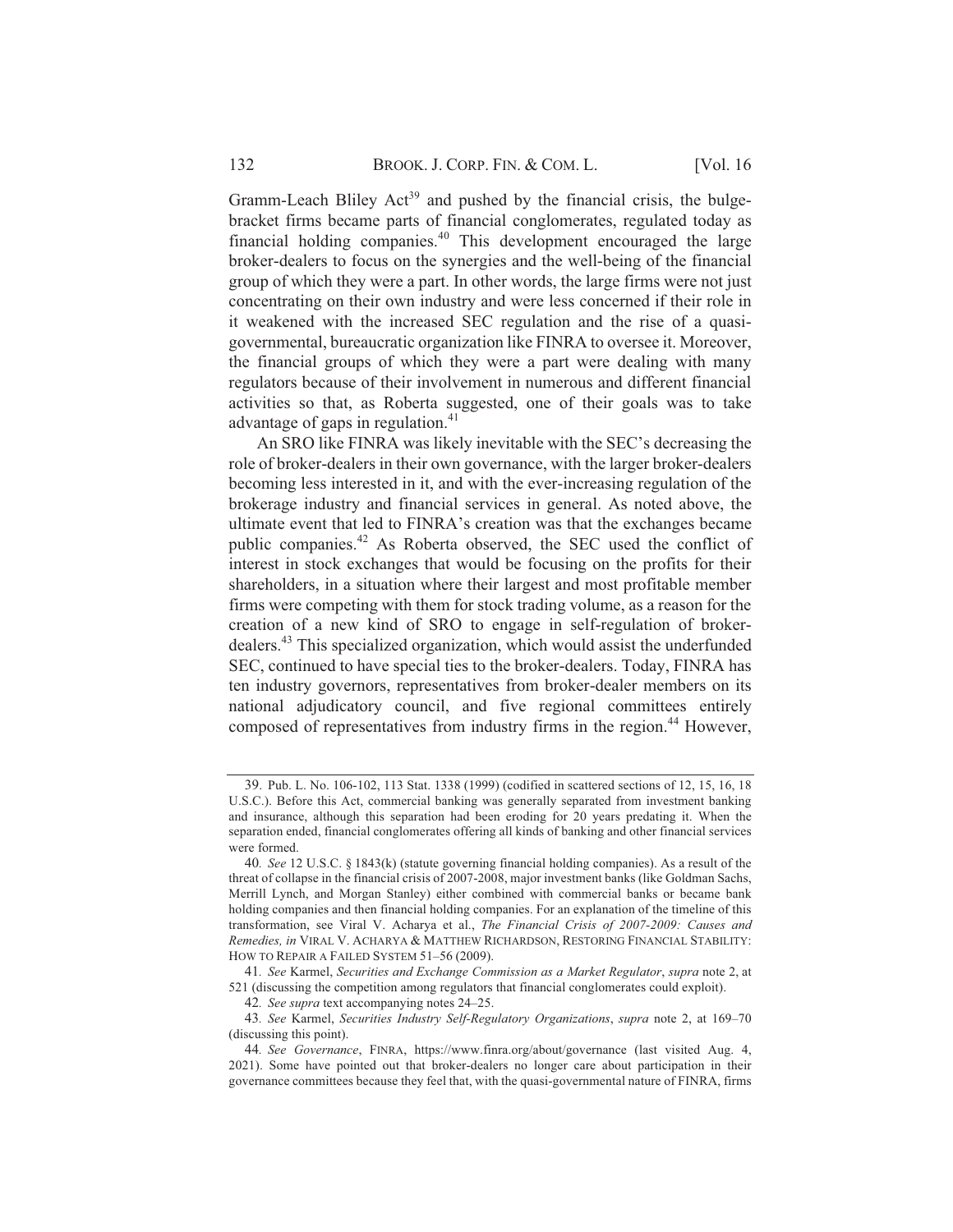there is no question that FINRA, with its main office in Rockville, Maryland next to Washington, D.C., and with its detailed rulebook<sup>45</sup> and enforcement capacity, looks more like a federal securities regulator than, as was formerly the case, a collection of broker-dealer officers who would meet periodically to decide upon an SRO's standards of conduct and rules and to judge rule violators.<sup>46</sup>

Roberta thus asked the logical questions about FINRA right at its creation: was there any broker-dealer self-regulation left after FINRA? If there was not, was FINRA in fact an independent government agency, or just part of the SEC?<sup>47</sup> She did not find easy answers to these questions. On the one hand, she found that, although the SEC did not appoint the members of FINRA's board, FINRA's very existence and governance structure came from the SEC rule-making.<sup>48</sup> Moreover, as she noted, the SEC exercised considerable oversight over FINRA's rule-making and discipline of brokerdealers.<sup>49</sup> On the other hand, FINRA did exercise a degree of independence from the SEC and had funding independent of the government (i.e., it was funded by assessments on its members). Writing in 2008, Roberta favored one of the traditional justifications for SROs: their closeness and responsiveness to the securities industry, which produced more "realistic" and flexible regulations.<sup>50</sup> She thus argued that FINRA should be given the chance to operate independently from the SEC to see whether its new model of self-regulation could work. As she observed,

Nevertheless, to subject SROs to all of the constraints to which the SEC is subject with regard to their operations would reduce their utility in the scheme of securities regulation. If FINRA is going to be regulated like the SEC, it may as well become part of the SEC. If the SEC becomes too controlling of FINRA's governance and operations, FINRA will no longer be an SRO. While criticism of SROs as being insufficiently responsive to the public interest has been leveled over the years by Congress, there is a danger that FINRA will be insufficiently responsive to the needs and concerns of the securities industry, and will become merely an arm of the

have little influence on them. See Alan Wolper, The Demise of FINRA's District Committees... And Self Regulation, Too?, BROKER-DEALER L. CORNER (May 22, 2018), https://www.bdlawcorner. com/2018/05/the-demise-of-finras-district-committeesand-self-regulation-too.

<sup>45.</sup> See generally FINRA Manual, FINRA, https://www.finra.org/rules-guidance/rulebooks (last visited Sept. 9, 2021).

<sup>46.</sup> See Karmel, Securities Industry Self-Regulatory Organizations, supra note 2, at 196-97 (describing this classic broker-dealer self-regulation).

<sup>47.</sup> See id. at 154 ("Is FINRA, now organized and recognized, and functioning only as a regulator under the aegis of the SEC, a government regulator? And if so, what are the implications of such a determination?").

<sup>48.</sup> Id. at 169 ("FINRA could not come into existence until it was approved by the SEC. FINRA was created in large part to further the SEC's objectives regarding self-regulation, and the SEC structured its board. So FINRA comes very close to being an organization that would qualify as a government agency.").

<sup>49.</sup> See id. at 186.

<sup>50.</sup> See id. at 197.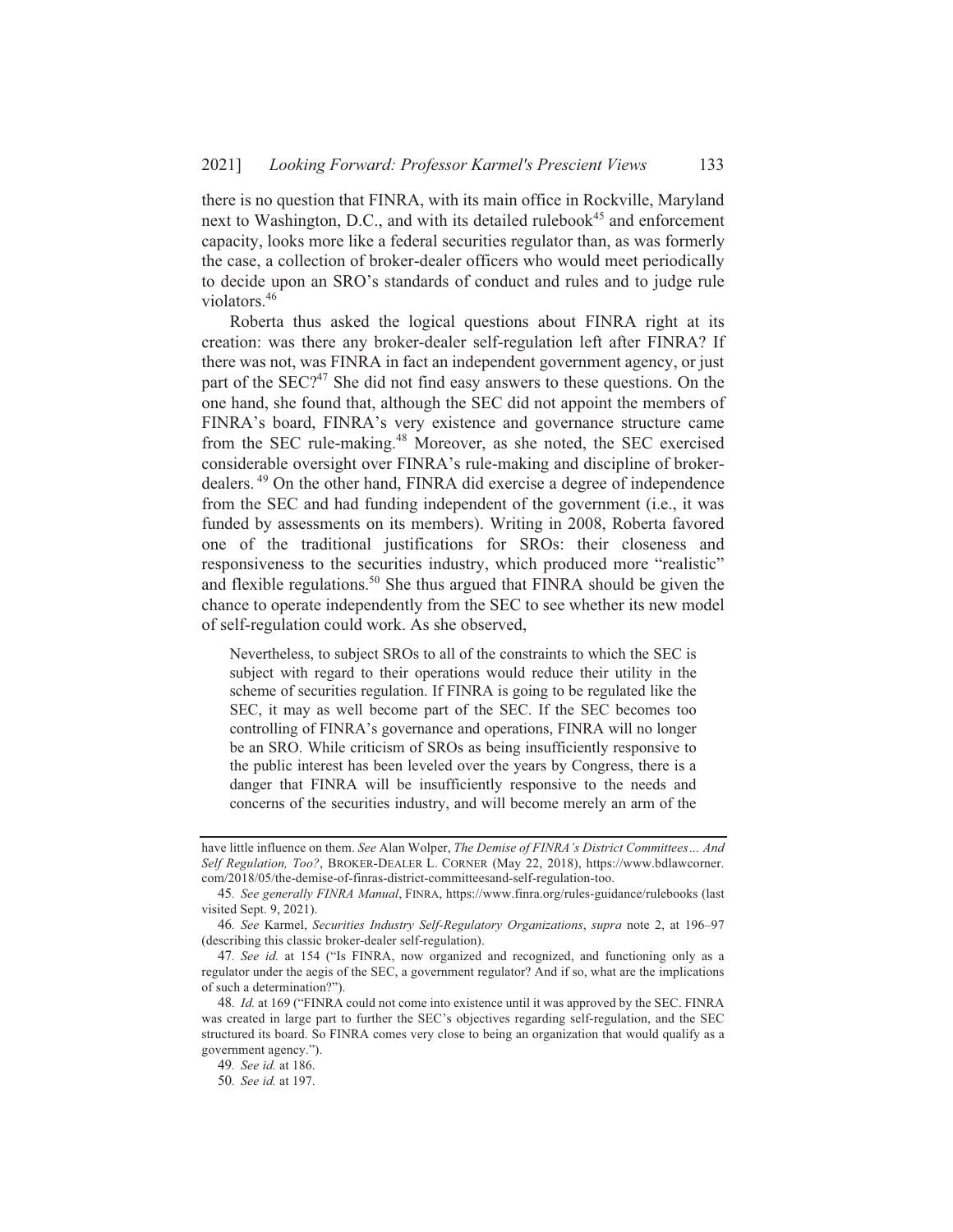SEC. Should this occur, the duplicative nature of SEC and SRO regulation of broker-dealers will make such regulation inefficient and ineffective. FINRA should be given the opportunity to operate as an independent, nonpolitical expert body engaged in the regulation of broker-dealers, without undue interference from the SEC or Congress, but it will have to prove that it can be sensitive and responsive both to the securities industry and the n can be sensiti<br>public interest.<sup>51</sup>

In the years since Roberta wrote about FINRA's creation, there has been a kind of self-regulation that has continued and even strengthened in the brokerage industry, even if the industry is no longer establishing itself the biokerage muusu'y, even it the muusu'y is no longer establishing itsen the<br>rules governing its members' conduct. This self-regulation is an old concept, as Roberta herself reminded me in a recent conversation, that emphasizes how broker-dealers traditionally enforced compliance with law and regulation within their firms. While firms that were members of a stock exchange established the rules for their members' conduct, in the classic selfregulatory system, the firms had to follow the rules internally and had to set up an internal control system within themselves to ensure that they did so. In other words, the firms were acting as their own regulator or, put another way, other words, the firms were acting as their own regulator or, put another way,<br>embracing the regulator as part of themselves.<sup>52</sup> Roberta recounted a story to embracing the regulator as part or themserves. Koberta recounted a story to<br>me that is an exaggeration of this kind of self-regulation: in her telling. Stanley Sporkin, one of the famous directors of the SEC Division of Stattley Sporkin, one of the famous different of the SEC Division of  $\text{Enforcement}^{53}$  wanted to have an SEC representative in every broker-dealer. preferably within the general counsel's office. In this example, the external (i.e., laws, regulations, and the public agencies that administer them) clearly becomes internal.

Of course, this internal broker-dealer person who helps ensure that the firm and its employees are following the laws and regulations and who thus makes self-regulation work is the compliance officer. Indeed, Sporkin's choice of a member of the general counsel's office as an internal SEC deputy makes complete sense because, in his day, compliance activities generally makes complete sense because, in ms day, comphance activities generally<br>took place in the legal department in broker-dealers.<sup>54</sup> In other words, just as self-regulation outside the broker-dealer became embodied in FINRA, so also did it find its place within the firm in a specialized department, group, or

<sup>51.</sup> Id.

<sup>52.</sup> See DAVID P. MCCAFFREY & DAVID W. HART, WALL STREET POLICES ITSELF: HOW SECURITIES FIRMS MANAGE THE LEGAL HAZARDS OF COMPETITIVE PRESSURES 7 (1998) ("Self- $\alpha$  (1996) (SELEMENTHES TIKING MANAGE THE LEGAL HAZARDS OF COMPETITIVE FRESSORES (1996) (SELEMENTHES IN ANNOUNCEMENT CONFIDENCIAL SELEMENT CONTROLLED ASSEMBLED TO A CONFIDENCE THE DESCRIPTION of  $\alpha$ regulatory organizations and firms have foom to design regulatory systems rather than having to<br>implement rules designed largely by government, and the right to largely control themselves is theirs to lose.").

<sup>53.</sup> Stanley Sporkin was the Director of the Division of Enforcement while Roberta was an SEC 33. Statiley Sporkin was the Driector of the Dryslon of Emolement while Roberta was an SEC<br>Commissioner. She is reputed often to have resisted his aggressive use of the SEC's enforcement Commissioner. She is reputed often to have resisted ins aggressive use of the SEC s emorcement<br>powers. Roberta's views on SEC enforcement were the subject of the "Regulation Through powers. Roberta s views on SEC emocement<br>Prosecution'' panel in the conference in her honor.

secution "panet in the conference in her honor."<br>54. *See C*OMPLIANCE & LEGAL DIV.. SEC. INDUS. ASS'N. WHITE PAPER ON THE ROLE OF COMPLIANCE  $1$  (2005) (recounting how, prior to the early 1960s, legal departments generally had responsibility for compliance in the brokerage industry).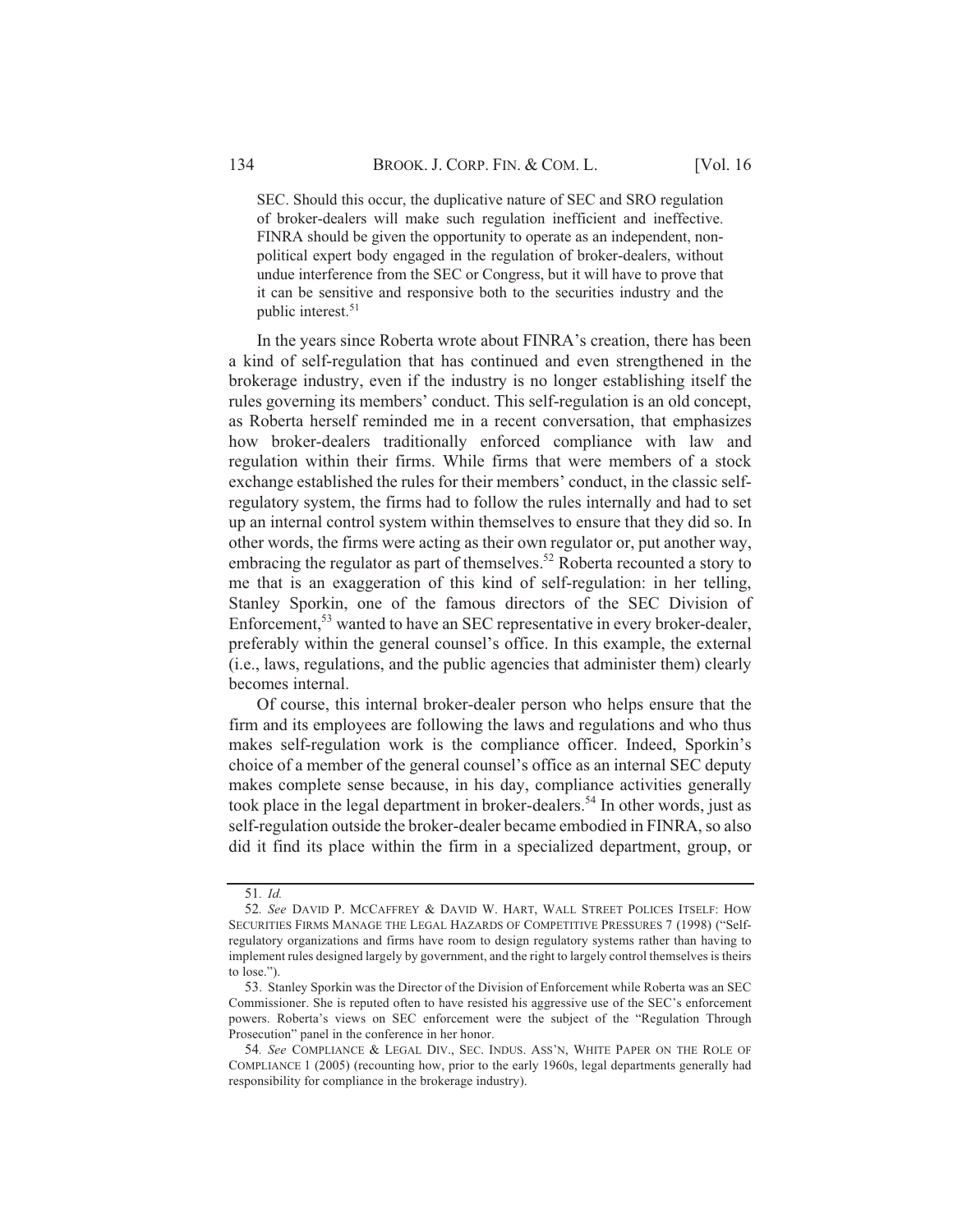individual in the field of compliance. This outcome is understandable because the well-accepted definition of compliance is that it is part of internal control: it is the firm function to ensure that the organization and its employees are conducting their activities in accordance with the law, rules, employees are conducting their activities in accordance with the law, rules,<br>and other agreed-upon standards of conduct.<sup>55</sup> Compliance as an occupation and a field has grown in importance over the last thirty years, both within the and a field has grown in importance over the last thirty years, both within the brokerage industry and more generally in all organizations.<sup>56</sup> As I have argued elsewhere, its growth in broker-dealers can be explained by firms needing help for them and their supervisors so that they could satisfy the express supervisory obligation imposed upon them by the Securities Act express supervisory congation imposed upon them by the securities Act<br>Amendments of 1964.<sup>57</sup> Compliance has become even more significant over the years as a key way for firms to ensure that broker-dealers are complying The years as a key way for firms to ensure that blow<br>with their increasing number of legal obligations.<sup>58</sup>

Thus, in this model of self-regulation within firms, compliance officers help the broker-dealers to regulate themselves. In this role, they are help the broker-dealers to regulate themserves. In this role, they are<br>representative of the external authorities, in particular, FINRA and the SEC. representative of the external additionalities, in particular,  $\text{FINRA}$  and the SEC,<br>and understandably have reporting responsibilities to them.<sup>59</sup> But this relationship with the authorities is not as extensive as the one that, according to Roberta, Stanley Sporkin wanted, which was to have an SEC deputy in each firm. To be effective, compliance officers cannot just be quasigovernment employees. Nor can they simply be representatives of their firms and in constant opposition to the regulators. Rather, they should work closely with FINRA and the SEC to implement the appropriate regulation in their firms while passing along firm and industry concerns to the regulators, and they should help shape the regulation so that it is not burdensome and can be they should help shape the regulation so that it is not builder some and can be tailored to firm circumstances.<sup>60</sup> This vision of cooperative regulation where

<sup>55.</sup> See GEOFFREY P. MILLER, THE LAW OF GOVERNANCE, RISK MANAGEMENT, AND COMPLIANCE 157 (2d ed. 2016) ("The compliance function is a form of internalized norm enforcement within organizations.").

orcement within organizations. ).<br>56. See generally James A. Fanto, *The Professionalization of Compliance: Its Progress*, 90. See generally safiles A. Fallio, *The Trojessionalization of Compitance. Its Trogress,*<br>*Impediments, and Outcomes,* 35 NOTRE DAME J. L., ETHICS & PUB. POL'Y 183, 190–204 (2021) (discussing the triumph of compliance).

scussing the triumph of compnance).<br>57. See generally James A. Fanto, *The Vanishing Supervisor*, 41 J. CORP. L. 117, 138–40 (2015) (discussing the history of this statutory duty and its relationship to the growth of compliance).

scussing the instory of this statutory duty and its relationship to the growth of compilance).<br>58. See James A. Fanto. Surveillant and Counselor: A Reorientation in Compliance for Broker-38. *See salites A. Pallo, Surventiant and Counselor. A Reortentation in Compitance for Broker-*<br>*Dealers*, 2014 B.Y.U. L. REV. 1121, 1123 (2014) (discussing the growth in and role of compliance in broker-dealers).

<sup>59.</sup> One example of compliance officer reporting in the brokerage industry is FINRA Rule 4530, where a broker-dealer, generally through a compliance officer, must report rule violations, other misconduct, and customer complaints occurring in the firm to FINRA. FINRA, RULE  $4530(a)-(d)$  $(2020).$ 

<sup>60.</sup> For a recent SEC statement on the importance of compliance in communication with the SEC, see DIVISION OF EXAMINATIONS, 2021 EXAMINATION PRIORITIES 5 ("We continue to believe  $\text{SEC}$ , see DIVISION OF EXAMINATIONS, 2021 EXAMINATION PRIORITIES  $\sigma$  ( we continue to believe<br>it is important to emphasize that compliance programs, CCOs and other compliance staff play critically important roles at firms.").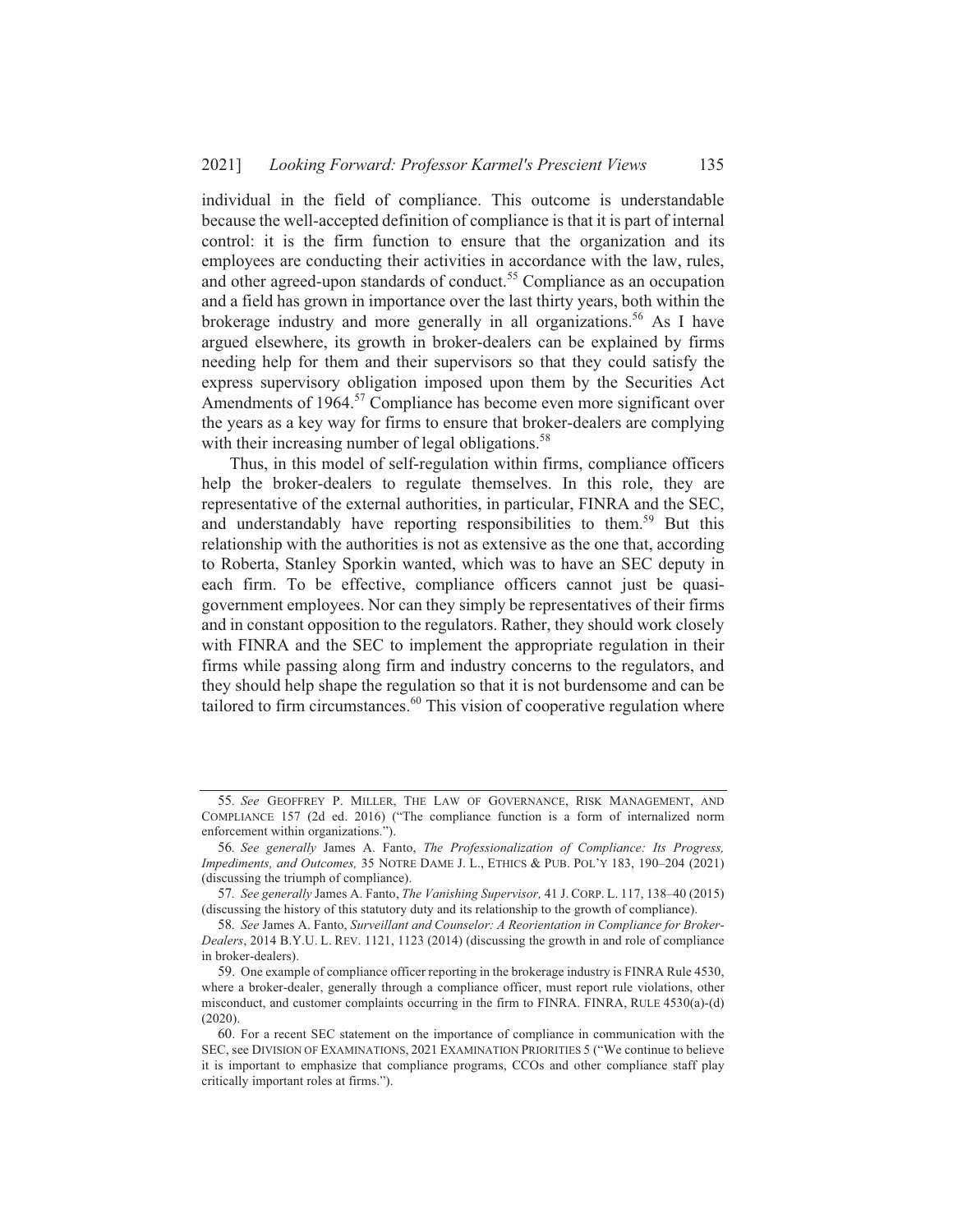the regulated firms influence the regulation finds support in a well-accepted theory of efficient regulation.<sup>61</sup>

In a similar way, FINRA's self-regulatory role is different from the former self-regulation by the stock exchanges, but it is not synonymous with being part of the SEC. In other words, FINRA is not, and should not be, the government's "fifth branch."<sup>62</sup> In the highly specialized domain of the securities industry, FINRA extends the reach of the SEC, which has neither the resources nor all the necessary expertise to regulate adequately brokerdealers. It thus administers the SEC's regulations of broker-dealers and supplements them with its own tailored rules, given that it is more knowledgeable about the industry and the firms, which it examines, and with which it is in regular communication. $^{63}$  By the same token, it can pass on firms' concerns to the SEC. This outcome should meet Roberta's wish, for it is not a story about the SEC's or the industry's control of FINRA, but one of the growth of an independent organization for reasons of necessary expertise and organizational logic (i.e., self-regulation should be situated in a firm that follows industry developments). As noted earlier, Roberta appreciated the flexibility that the former SROs were able to bring to the circumstances of the transformation of the markets.<sup>64</sup> I would contend that FINRA, in collaboration with firm compliance officers, continues this flexible approach to self-regulation, albeit in the current circumstances of "hyper" regulation of broker-dealers and of financial institutions generally.

As Roberta also pointed out, there remains the problematic "government" actor" status of FINRA, which status in itself presents contradictions.<sup>65</sup> Under established law, as she explained, FINRA is a government actor when it is engaging in functions delegated to it pursuant to the Exchange Act but not in

<sup>61.</sup> This theory is called "new governance." See generally Cristie L. Ford, New Governance, Compliance, and Principles-Based Securities Regulation, 45 AM. BUS. L. J. 1 (2008) (under this theory, regulators are viewed as closely working with regulated firms so that the resulting regulations are better tailored than those that are imposed from the "top-down" by regulators who may not be entirely knowledgeable about the circumstances in the industry that they regulate). New governance emerged out of academic and practical efforts to discover ways of achieving more widespread organizational compliance with law and regulation. See Christine Parker, Compliance Professionalism and Regulatory Community: The Australian Trade Practices Regime, 26 J.L. & Soc'y 215, 223–25 (1999) (describing this origin).

<sup>62.</sup> See William A. Birdthistle & M. Todd Henderson, Becoming A Fifth Branch, 99 CORNELL L. REV. 1 (2013) (arguing that SROs like FINRA are increasingly becoming a part of government agencies).

<sup>63.</sup> While the SEC has the power to examine broker-dealers, it generally does so only if there is a particularly significant issue in a firm or if it wishes to look over numerous firms for a given matter (known as a "sweep" examination). The regular examiner of broker-dealers is FINRA. On brokerdealer examinations generally, see JAMES A. FANTO ET AL., BROKER-DEALER LAW AND REGULATION § 9.05, at 9-70 to -73 (5th ed. 2019).

<sup>64.</sup> See supra note 50 and accompanying text.

<sup>65.</sup> See Karmel, Securities Industry Self-Regulatory Organizations, supra note 2, at 154–55 (identifying this issue).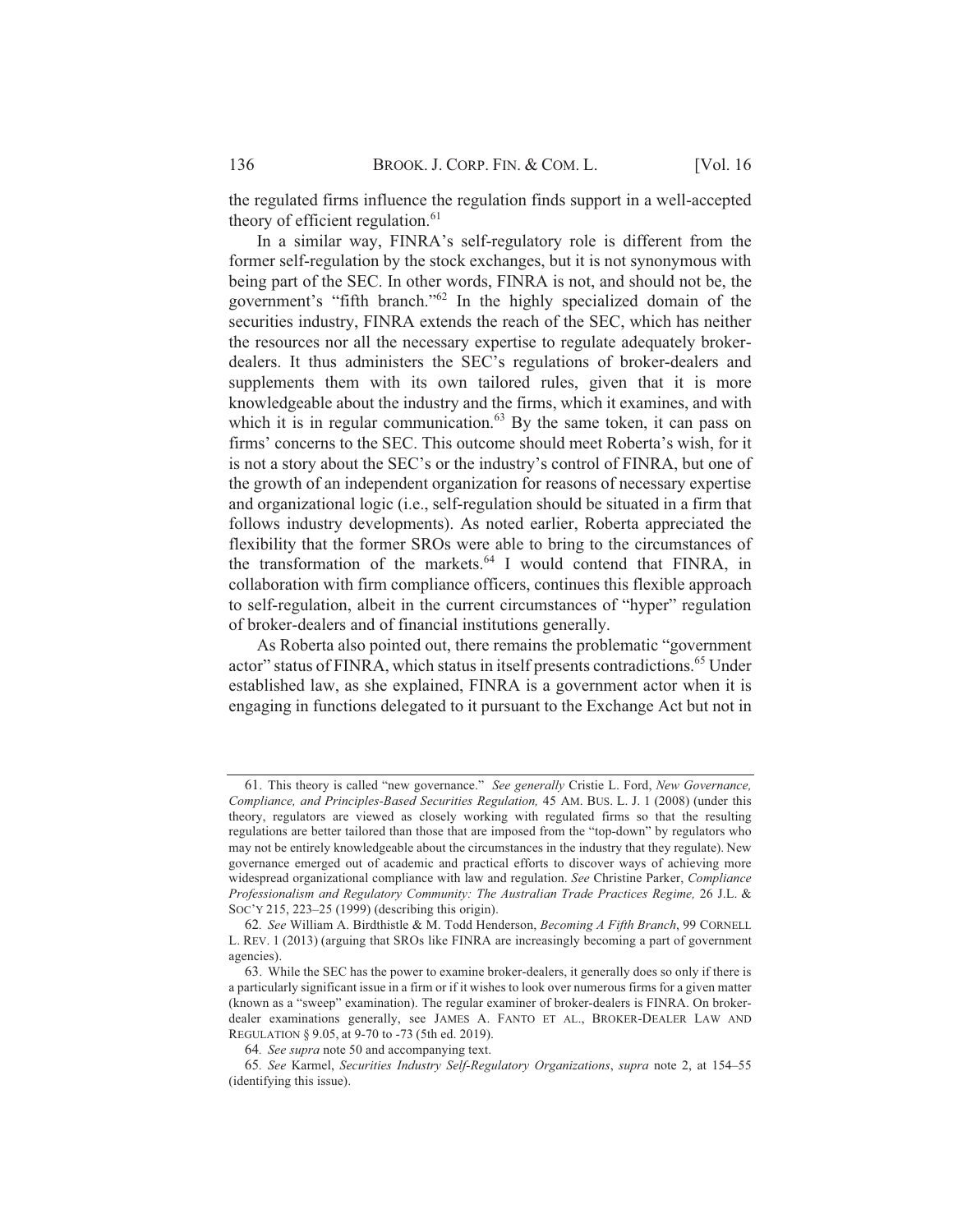its commercial activities.<sup>66</sup> Importantly, and always of concern to Roberta, regulated parties do not generally have constitutional protections when prosecuted by FINRA enforcement.<sup>67</sup> For Roberta, this outcome was not theoretically or practically satisfying, as jurisprudentially the government actor status shifted with the circumstances.<sup>68</sup> The above presentation and justification of FINRA as a specialized self-regulator does not resolve its status for the government actor issue, which cannot be adequately treated in this essay. What can be said is that, while it conducts tasks on behalf of the government (i.e., the SEC) as part of its very mission, certainly FINRA's activities today suggest that it has been moving closer to the government, rather than the industry, side of the spectrum. It can thus seriously be asked whether FINRA can remain, in Roberta's words, the "independent, nonpolitical expert body" as it takes on more government-related tasks from the SEC, which oversees it closely.<sup>69</sup>

A final point on self-regulation: if it is compelling to have this kind of self-regulator that, in the best case, is institutionally distinct from the industry and the SEC and has special ties to the compliance function in the brokerdealers, there is a point that Roberta herself raised long ago: why doesn't the other main securities market financial professional, the investment adviser, have an SRO like FINRA?<sup>70</sup> I would argue—and Roberta agrees—that this financial professional, whose fiduciary duty has been held up as the "gold" standard," is seriously underregulated precisely because of the inadequate capabilities and resources of its current regulators.<sup>71</sup> An investment adviser SRO would help address this problem of inadequate oversight, but would also run into the same issues discussed above as to how independently an SRO can function when it is so closely tied to the SEC.<sup>72</sup>

<sup>66.</sup> See id. at 171-77.

<sup>67.</sup> See id. at 177-81.

<sup>68.</sup> See id. at 177-81 (discussing the lack of Fifth Amendment privilege for a target of SRO investigations).

<sup>69.</sup> Supra text accompanying note 51.

<sup>70.</sup> See Karmel, The Future of the SEC, supra note 2, at 532 (noting, in that article, that "Rather, the Investment Advisors Act has long been a skimpy and inadequate statute, and the SEC staff available for inspections of investment advisors is too small and not sufficiently sophisticated."). She also observed that this financial professional was not under the jurisdiction of an SRO, although she thought that it should be. See id. at 533.

<sup>71.</sup> To simplify a complex issue, investment advisers with assets under management of \$25 million or more are regulated by the SEC, with the others regulated by state securities authorities. See General Information on the Regulation of Investment Advisers, SEC. EXCH. COMM'N (Mar. 11, 2011), https://www.sec.gov/divisions/investment/iaregulation/memoia.htm (last visited Sept. 9,  $2021$ ).

<sup>72.</sup> The investment adviser SRO issue was raised in the debate over whether to adopt a uniform fiduciary duty for investment advisers and broker-dealers, which was triggered by a provision in the Dodd-Frank Act, see Dodd-Frank Wall Street Reform and Consumer Protection Act (Dodd-Frank Act), Pub. L. No. 111-203, § 913, 124 Stat. 1376 (2010) (codified in scattered sections of the U.S.C.), requesting that the SEC consider this. For a good discussion of this debate and its Dodd-Frank background, see Arthur B. Laby, Selling Advice and Creating Expectations: Why Brokers Should Be Fiduciaries, 87 WASH. L. REV. 707 (2012). At that time, FINRA offered to become the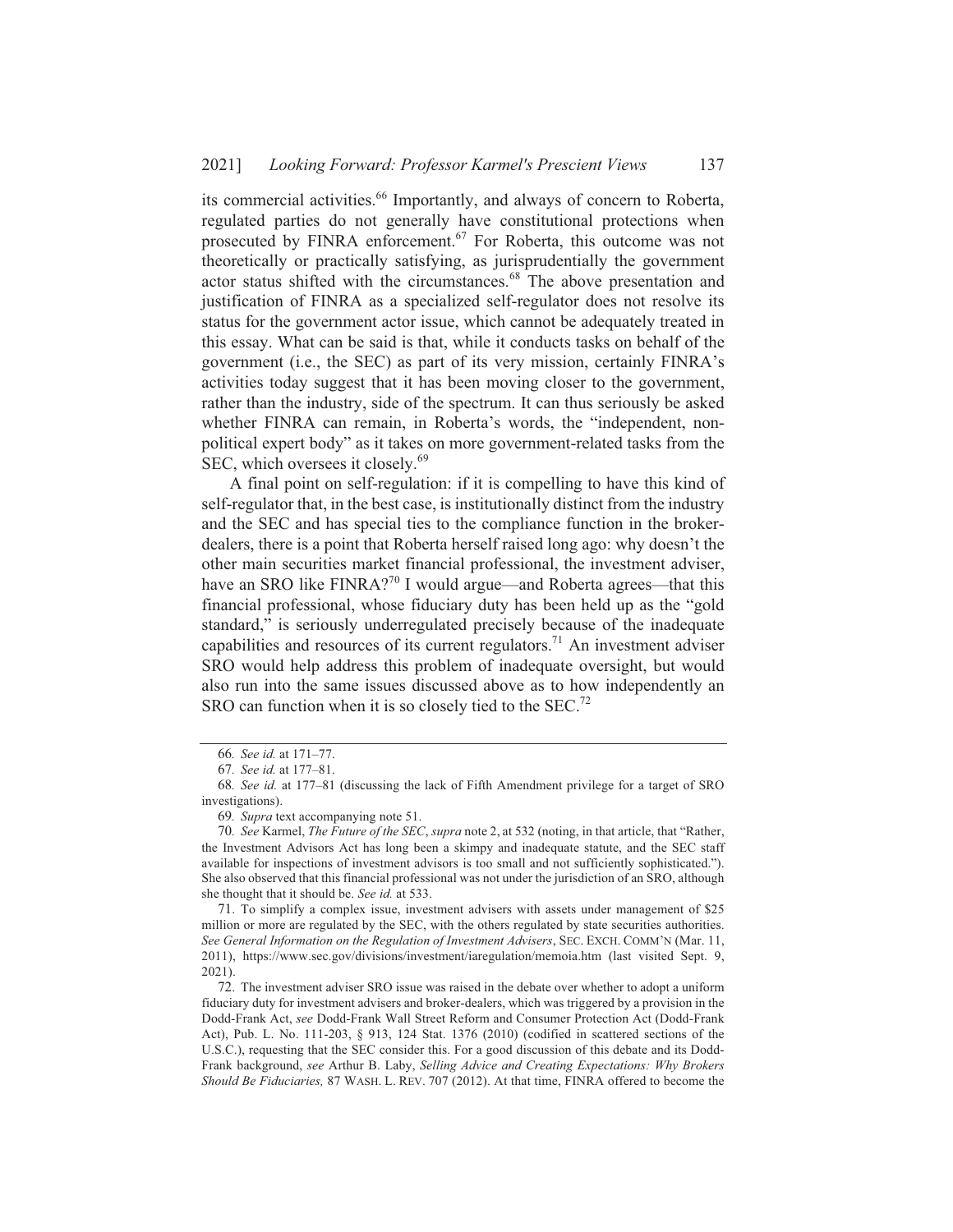## **III. THE TRANSFORMATION OF THE STOCK EXCHANGES**

While the above account about FINRA deals with the transformation of the SRO governing the regulation of broker-dealers, the story of the transformation of stock exchanges focuses on the structure of the securities markets.<sup>73</sup> In my view. Roberta is a traditionalist about securities markets: that is, she believes that they exist for capital formation in a classic sense, which is to allow deserving companies to tap pools of investor funds and to permit ordinary people to invest in these companies, whether in the primary permit ordinary people to invest in these companies, whether in the primary<br>or secondary market.<sup>74</sup> I once co-wrote an article with Roberta on foreign companies listing on U.S. markets in the heyday of such listings in the 555PDI H1  6CMCMEC6 BJ DBC CM7BJDKLCK BC GJ7K
JA86JKDKI 7J67@DCD @H BKD listing for the companies and on the advantages of it for both the companies and for U.S. investors, who would gain by diversifying their portfolios into foreign securities.

Roberta argued that the primary capital-raising and investing purposes of the securities markets had been relegated to a secondary position and replaced by a focus on speculative trading that primarily benefitted financial replaced by a locus on speculative trading that primarily benefitied miancial<br>firms and the stock exchanges.<sup>76</sup> In her articles, she spent considerable time explaining two related reasons for this change: (i) Congressional and regulatory failure and (ii) the capture of Congress and regulators by financial interests. In her view, federal financial regulators were supposed to keep stock speculation, and thus stock trading, in check, but they did much to stock speculation, and thus stock trading, in check, but they did much to encourage it—this was her regulatory failure story.<sup>77</sup> In particular, she argued that the Board of Governors of the Federal Reserve System (Federal Reserve) and the SEC, among others, did not enforce existing margin regulations well and declined to revise them after the 1987 crash that was fueled by and declined to revise them after the 1987 crash that was fueled by<br>speculation in securities.<sup>78</sup> She particularly blamed the pre-financial crisis Federal Reserve for repeated bouts of speculative market activity because of its resistance to consolidating the Commodity Futures Trading Commission (CFTC), which regulated most derivatives like stock index futures that had

76. See Karmel, *The Future of the SEC*, *supra* note 2, at 507 (discussing this change).

SRO of investment advisers, partly because it examines firms that are dually registered as broker-SKO of investment advisers, partly because it examines mins that are qually registered as broker-<br>dealers and investment advisers. For various reasons, that path was not taken, nor was the dealers and investment advisers. For various reasons, that path was not taken, nor was the<br>investment adviser SRO concept pursued further. On the investment adviser SRO issue, see generally U.S. GOV'T ACCOUNT. OFF., PRIVATE FUND ADVISERS: ALTHOUGH A SELF-REGULATORY ORGANIZATION COULD SUPPLEMENT SEC OVERSIGHT, IT WOULD PRESENT CHALLENGES AND TRADE-OFFS, GAO-11-623 (July 2011).

ALLENGES AND TRADE-OFFS, GAO-T1-623 (July 2011).<br>73. Because the other speakers on my panel dealt with the question of market structure. my essay mainly focuses on the transformation of the SROs regulating broker-dealers.

iny locuses on the transformation of the SKOs regulating proker-dealers.<br>74. *See* Karmel. *The Future of the SEC, supra* note 2, at 507 ("Further, the SEC of the future.  $\alpha$ , see Karlinei, *The Future of the SEC*, *supra* note 2, at 307 (Futurei, the SEC of the future, whatever its amended organization, statutory authority, and mandates, should refocus on capital formation in the stock and bond markets and protecting investors' retirement savings.").

mation in the stock and bond markets and protecting investors Tettrement savings. ).<br>75. *See* James A. Fanto & Roberta Karmel. *A Report on the Attitudes of Foreign Companies I S*. See James A. Panto & Roberta Ramier, *A Report on the Attitudes*<br>*Regarding a U.S. Listing*, 3 STAN. J.L. BUS. & FIN. 51–83 (Summer 1997).

<sup>77.</sup> See id. at 515.

<sup>78.</sup> See id. at 515–18 (discussing this history).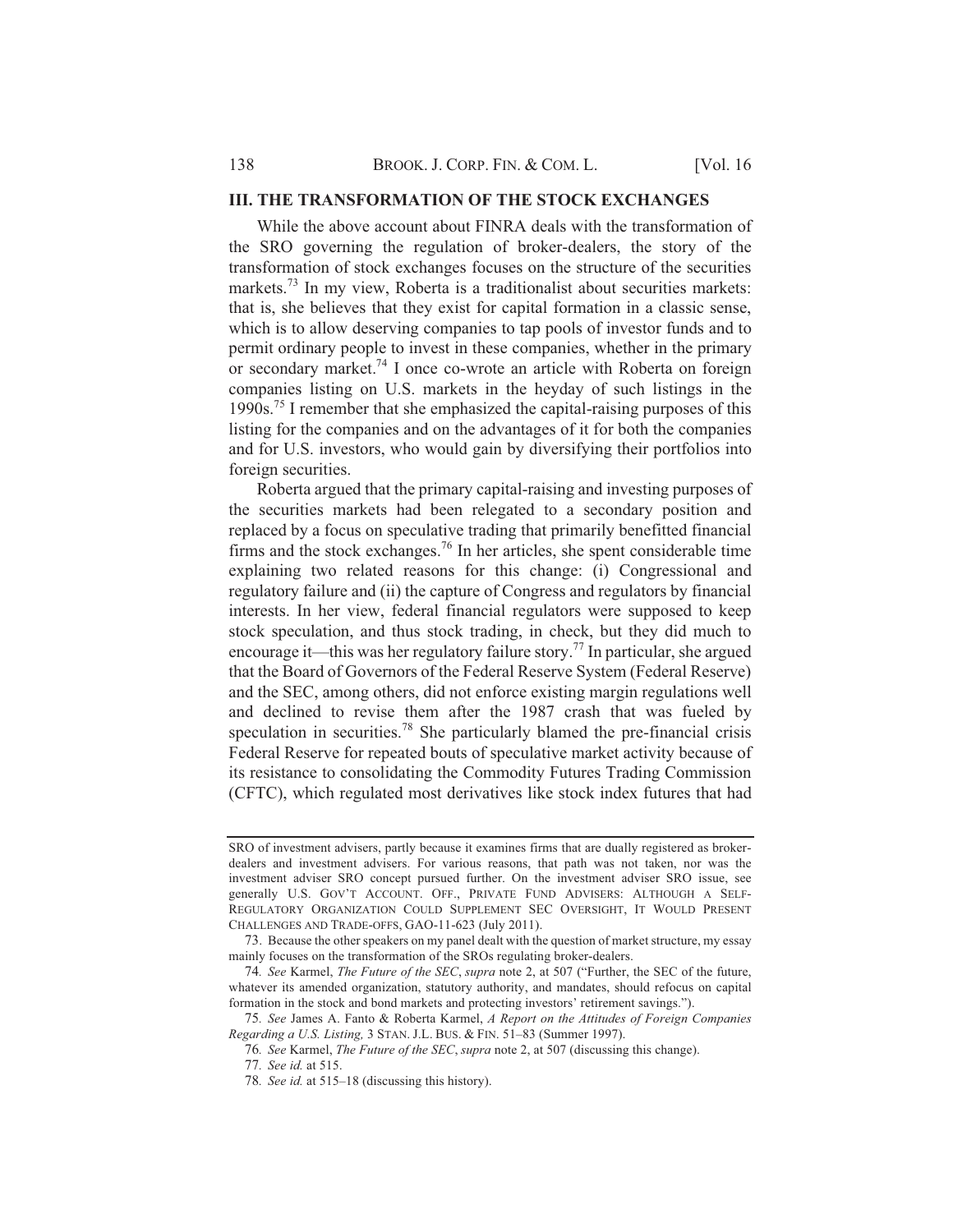an effect upon the stock market, and the SEC, its opposition to the regulation of over-the-counter (OTC) derivatives like swaps (which also affect the stock market), its belief in market rationality, and its easy money policies that market), its belief  $\Gamma$ <br>fueled speculation.<sup>79</sup>

In Roberta's account, the SEC and the CFTC fought over their respective missions, with their oversight Congressional committees defending the agency under their jurisdiction, even though the trading in products under the CFTC's control (e.g., index futures and options on the same) had significant effects on the trading in those under the SEC's jurisdiction (e.g., securities effects on the trading in those under the SEC s jurisdiction (e.g., securities and exchange indices).<sup>80</sup> Roberta attributed the divided regulation of related financial instruments to members of Congress seeking campaign Imancial instruments to members of Congress seeking campaign<br>contributions from the respective industries that they regulated, i.e., contributions from the respective maturies that they regulated, i.e., commodities or securities, as the case might be—this was her capture story.<sup>81</sup> But, as she perceptively observed, the financial firms making these contributions to different Congressional committeepersons and thus encouraging bifurcated regulation of related markets were generally part of the same financial conglomerates. She thus understood that the financial conglomerates exploited the lack of or gaps in regulation in a particular financial area or product, such as OTC swaps that were not regulated before mancial area of product, such as OTC swaps that were not regulated before<br>the Dodd-Frank Act.<sup>82</sup> and that it was in their interest to continue the existing the Doud-Frank Act, and that it was in their interest to continue the existing<br>state of affairs.<sup>83</sup> She also realized that financial institutions could threaten to state of arians. She also realized that infinite institutions could threaten to<br>move their activity offshore to play non-U.S. regulation against U.S. move their activity offshore to play hon-0.5. regulation against 0.5.<br>regulation.<sup>84</sup> For Roberta, the Dodd-Frank Act was an effort to remedy this situation of disjointed regulation, and she hoped that it would encourage situation of disjonned regulation.<br>regulators to rein in speculation.<sup>85</sup>

<sup>79.</sup> See id. at 518-20. This situation of easy money fostered by the Federal Reserve is similar  $\frac{1}{3}$ . See ta, at 318–20. This studium of easy money fostered by the redetal Reserve is similar now, although today it is justified by the need to support a post-pandemic economy and to address unemployment.

<sup>80.</sup> See id. at  $510-11$  (discussing this connection).

<sup>81.</sup> See id. at 514 ("Why has this rivalry between two similar agencies persisted for so long, and who has benefited? The simple answer is that congressmen seeking campaign finance funds from who has benefited: The simple answer is that congressmen seeking campaign miance funds from<br>the securities and commodities industries have benefited from the constant warfare between these agencies, along with the periodic fights over CFTC reauthorization.").

<sup>82.</sup> Title VII of the Dodd-Frank Act brought swaps within regulation but maintained separate regulation: CFTC for non-security-based swaps and the SEC for security-based swaps. Dodd-Frank regulation. Cr i C for non-security-based swaps and the SEC for security-based swaps. Dodd-riank<br>Wall Street Reform and Consumer Protection Act (Dodd-Frank Act). Pub. L. No. 111-203. 124 Stat.  $1376 (2010)$  (codified in scattered sections of the U.S.C.).

<sup>6 (2010) (</sup>codified in scattered sections of the U.S.C.).<br>83. *See* Karmel, *The Future of the SEC*, *supra* note 2, at 515 ("But bifurcated regulation of the o. See Kariner, *the Future of the SEC*, *supra* note 2, at 515 ( but binarcated regulation of the trading markets was necessarily weaker regulation, especially when the financial industry could claim that there was also regulatory competition with foreign regulators.").

nn mat there was also regulatory competition with foreign regulators. *j*.<br>84. *See id.* at 535 ("For about the past decade, regulators have been too willing to credit claims by financial firms that their businesses will move offshore if U.S. regulation is too tough.").

<sup>85.</sup> See id. at 523 (discussing the then Obama Administration's plans for the Dodd-Frank Act, o. *See ta.* at 525 (unstassing the then Obania Administration s plans for the Dodd-Frank Act,<br>in particular, the creation of the Financial Stability Oversight Council that might be more "activist" in dampening speculation). The articles by Roberta consulted for this essay all predate the passage of the Dodd-Frank Act.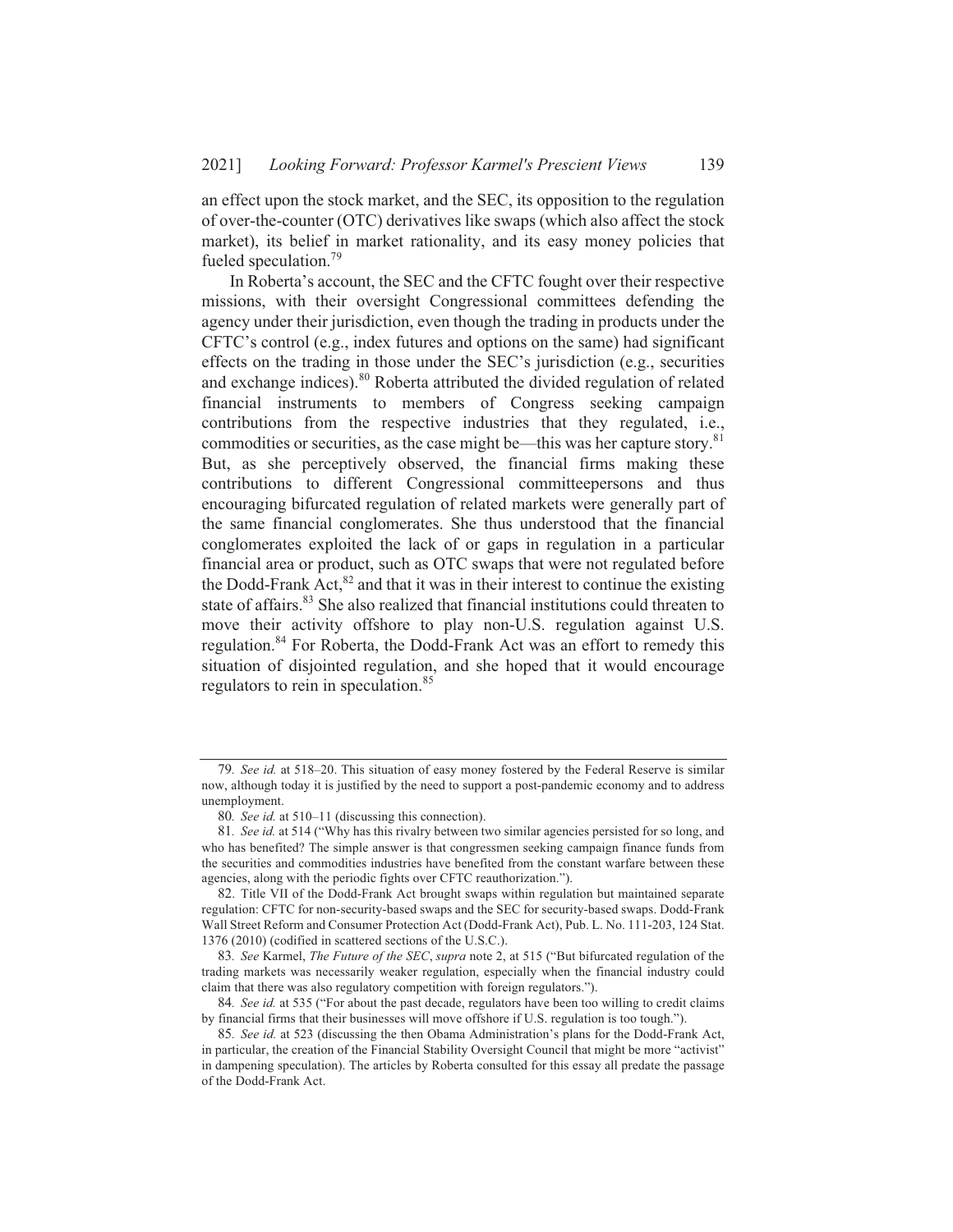The above was her "macro" account of the reasons for what was, in her view, excessive trading that occurred on and off securities and derivative exchanges. For the transformation of the securities market structure, which resulted in market fragmentation, she gave an explanation related to the one discussed above about the creation of FINRA. That is, the exchanges' longstanding anti-competitive practices—for example, the NYSE's resistance to off-exchange trading of exchange-listed securities, the exchanges' insistence upon quoting securities prices in specific, and unnecessarily large, increments and floor brokers' front-running customers' trades—angered Congress and the SEC, which made them want to control the exchanges' power, but without at the same time undermining their competitive position.<sup>86</sup> As she explained, the Exchange Act, as amended by the 1975 Act, did not help the SEC resolve what it saw as its conflicting missions: to promote competition in securities trading markets, which could undermine the dominance of the stock exchanges, and to have stable and well-linked markets, which favored large market centers like the exchanges.<sup>87</sup> She described how the SEC's reforms pursuant to these goals, such as the encouragement of off-exchange trading and the compromise in Regulation ATS that allowed non-exchange trading systems not to have to register as exchanges, facilitated competition but contributed to the fragmentation of the securities markets.<sup>88</sup> As Roberta also explained, in Regulation NMS, the SEC attempted to address the ill effects of this fragmentation for ordinary investors by allowing them to benefit from the best available prices, wherever available, and to offer price improvement through their limit orders.<sup>89</sup> In her view, the SEC also maintained the dominance of the established exchanges to reduce market fragmentation.<sup>90</sup>

In sum, Roberta observed that the SEC was unable to resolve the market fragmentation issue because it both wanted to foster competition in the securities markets and did not trust it:

What should the role of the SEC be in this struggle [i.e., between traditional exchanges and other market centers]? On the one hand, the SEC is concerned about encouraging competition and lowering transaction costs. ... On the other hand, the SEC also is concerned about maintaining orderly and liquid markets, which is accomplished by a single trading market.

140

<sup>86.</sup> See Karmel, Turning Seats Into Shares, supra note 2, at 407 (discussing these points).

<sup>87.</sup> See id. at 399-400.

<sup>88.</sup> See id. at 371-81.

<sup>89.</sup> See id. at 387-95. An investor improves the NBBO by entering a limit order, which is an order to be executed at a set price, that improves upon the NBBO. For example, if the best buy order is at \$20, a limit order for \$20.50 improves upon the best buy price.

<sup>90.</sup> See id. at 384 ("Further, the SEC is too concerned about fragmentation of the pricing mechanism for equities to permit unregulated competition between market centers. This may well be appropriate as a matter of policy, but the model that is emerging is that of two dominant market centers with ATSs gaining just enough market share to keep the NYSE and Nasdaq innovative and honest.").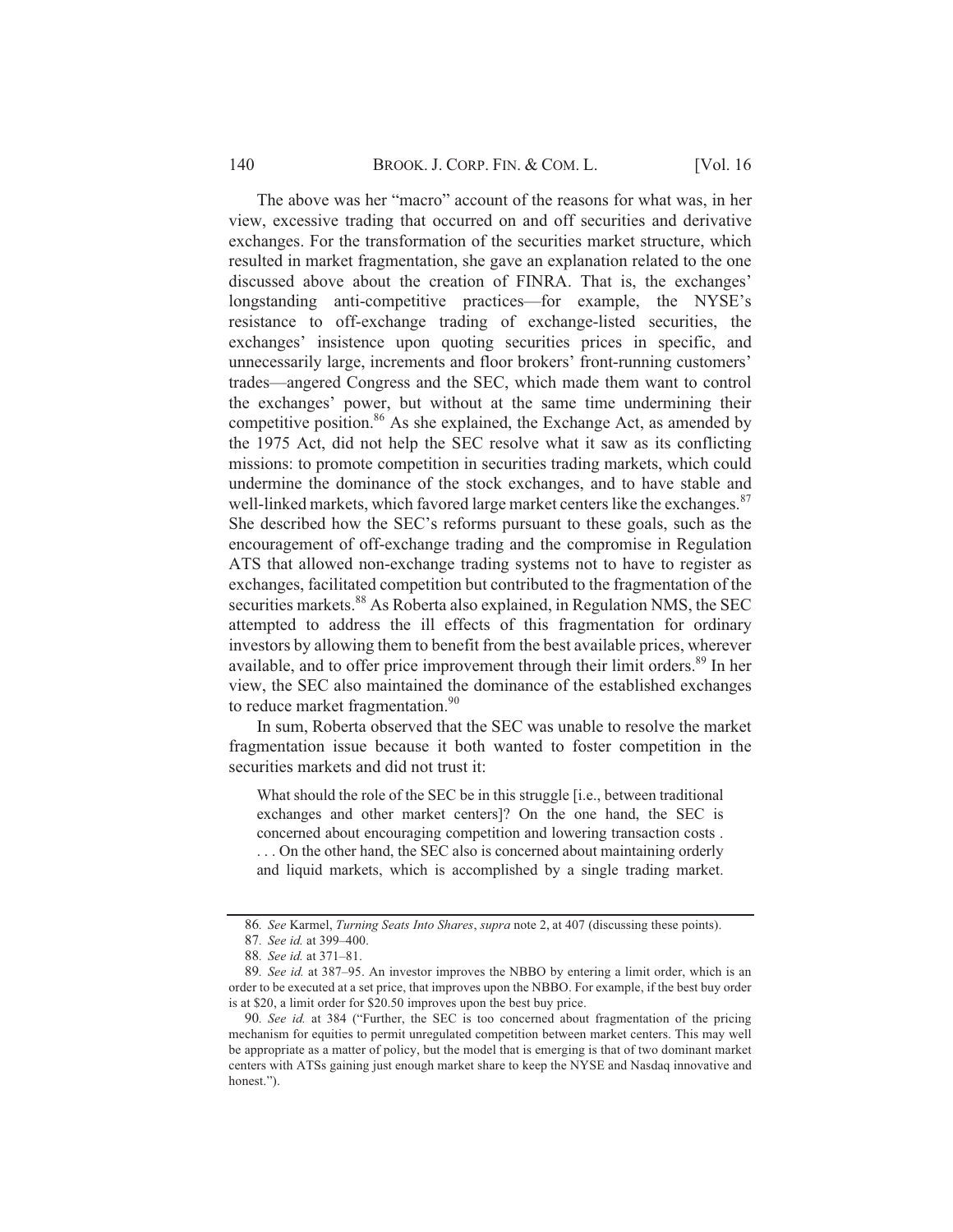Although the SEC endeavors to foster competition with the dominant markets—the NYSE and Nasdaq—the SEC also worries about fragmentation. Unfortunately, these goals tend to be conflicting and the Exchange Act does not provide the SEC with clear guidelines for reconciling these conflicts. The SEC has never fully trusted competition as a market regulator, but rather, has preferred regulation to ensure that the markets are transparent and fair, but not limited to a single monopoly marketplace.<sup>91</sup>

But this left fragmented markets as a reality, with the accompanying issue as to whether they gave retail investors the best securities' prices and the best information about those prices. As noted earlier, this is especially problematic when broker-dealers internalized or routed their retail customer order flow to particular market centers and when certain sophisticated investors obtained better trading data than these customers.<sup>92</sup> In other words, the SEC worried about the potential harm to retail investors without the existence of centralized marketplaces like the NYSE.

When she was writing about securities market structure issues in the early 2000s, in addition to showing an awareness of the above industry, legislative, and regulatory reasons for why the securities markets had developed as they did, Roberta understood that the securities market transformation owed much to technological innovations of longstanding stock trading practices.<sup>93</sup> For example, she understood how the "upstairs" block trading by institutional investors had moved into the "dark" ATSs to hide this trading's impact upon the market price of the securities being traded and to take advantage of the rapidity and anonymity of the electronic trading.<sup>94</sup> She knew that technology lay behind the speed of execution on all the securities markets and enabled

141

<sup>91.</sup> Id. at 399-400.

<sup>92.</sup> As Roberta perceptively asked:

The real issue is whether regulatory solutions to these issues [i.e., have a single exchange or multiple ones] are needed or their resolution should be left to the market. This depends, in part, on whether the price discovery mechanism for equities is a natural monopoly in the sense that however many orders and intermediaries are formed into pools of liquidity, there is a public interest need to consolidate orders in a transparent system. Alternatively, can the trading markets be fragmented and still function in a fair and efficient manner?

Id. at 424. High-speed traders often purchase more extensive data from exchanges and use special communications technology to obtain exchange data faster than others. See HEALTHY MARKETS, THE DARK SIDE OF THE POOLS: WHAT INVESTORS SHOULD LEARN FROM REGULATORS' ACTIONS, at  $3(2015)$  (referring to this fact).

<sup>93.</sup> See Karmel, Turning Seats Into Shares, supra note 2, at 375 (discussing the growth of alternative markets from new technologies).

<sup>94.</sup> See id. at 372-73 (discussing the advantages of ATSs). Institutional investors often trade in large amounts, thus the name "block trading" (amounts of 10,000 shares). They have always been concerned that their amounts would affect the price of their trades. Firms on the exchanges traditionally handled blocks by trading in the OTC market or by having certain firms on the exchange divide up a block order for exchange execution. Today, institutional investors can use ATSs to conduct, and to hide, their trades.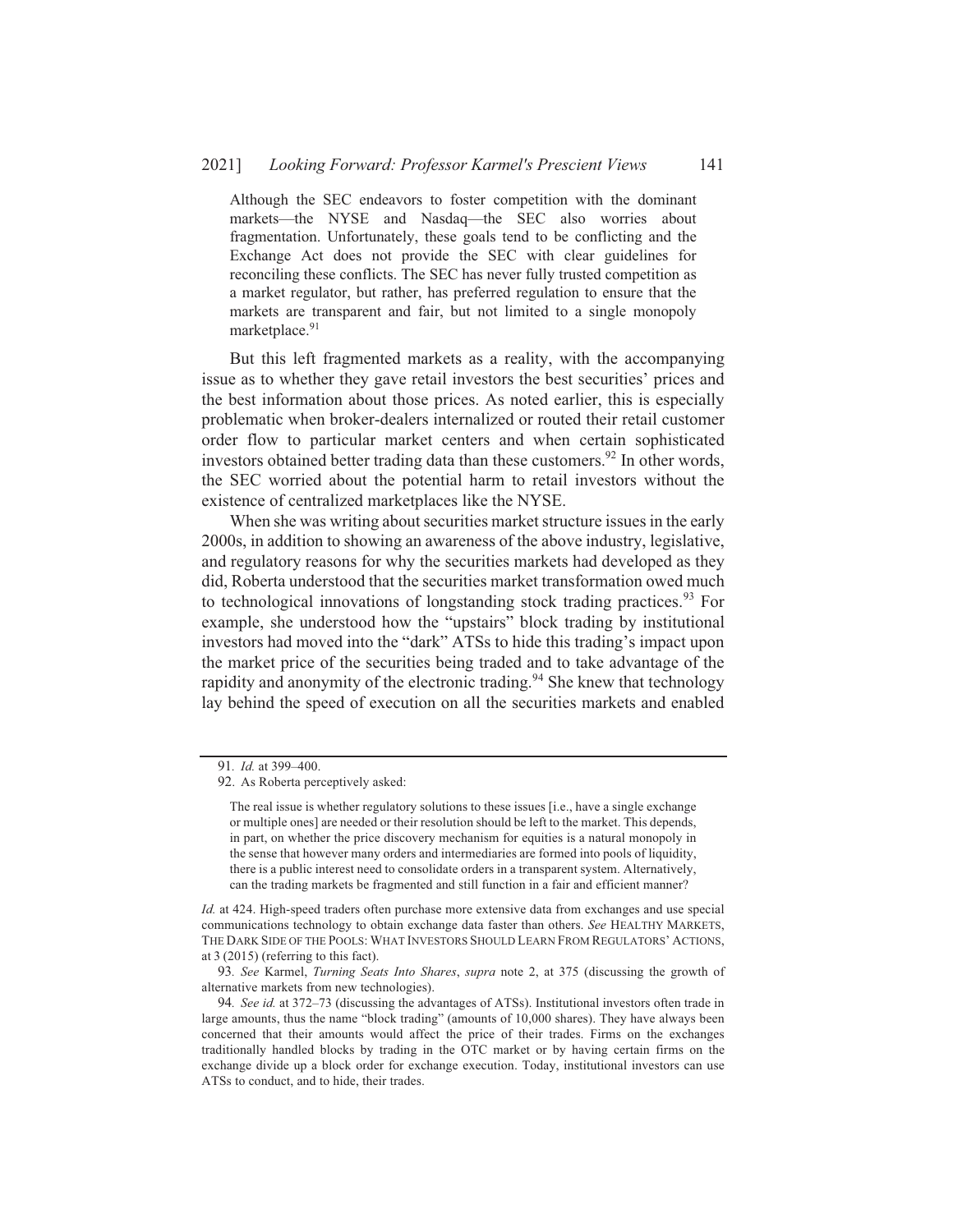broker-dealers to rout orders (or to internalize them) in compliance with Regulation NMS. She also realized that new advances in communications technology made possible the provision of market data by exchanges at different levels, amounts, and timing, understanding why the newly public company exchanges would seek to profit from this data.<sup>95</sup>

Her sensitivity to the history of and the forces affecting stock markets made Roberta careful about proposing a "grand solution" to securities market structure issues. In her pragmatic way, she asked whether a regulatory solution to this market structure was necessary or whether market evolution, with SEC guidance, would resolve fragmentation problems.<sup>96</sup> It was not that Roberta was afraid to advocate a major reform, if she thought that it was the necessary solution to market structure issues. But, at the time of her writing, she was more comfortable if there was continued experimentation and development in the securities markets, with the SEC making adjustments to deal with specific issues, before she would ask Congress or the SEC to impose an entirely new regulatory structure upon markets and market participants.<sup>97</sup>

The question for Roberta and for us today is whether her approach to securities market structure is the right one for the present or whether Congress or the SEC should engage in a wide-ranging reform. Certainly, there are now disturbing problems in the securities markets akin to those that Roberta noticed. For example, in the recent Archegos scandal, numerous financial firms were found to have allowed a lightly regulated family office to engage in highly-leveraged total return swaps.<sup>98</sup> This case encapsulated many of the issues that Roberta wanted financial regulators to address: an unregulated firm (Archegos), an OTC swap (total return equity swap), and, above all, excessive leverage given by financial firms.<sup>99</sup> With respect to

<sup>95.</sup> See id. at 395–99 (discussing the industry and regulatory struggles over market data fees charged by the major stock exchanges).

<sup>96.</sup> See id. at 424 ("The real issue is whether regulatory solutions to these issues are needed or their resolution should be left to the market. This depends, in part, on whether the price discovery mechanism for equities is a natural monopoly in the sense that however many orders and intermediaries are formed into pools of liquidity, there is a public interest need to consolidate orders in a transparent system. Alternatively, can the trading markets be fragmented and still function in a fair and efficient manner?").

<sup>97.</sup> See id. at 429 ("The form of tomorrow's trading markets should be permitted to evolve before the existing SRO structure is endorsed, dismantled or otherwise adjusted to compliment a new market structure.").

<sup>98.</sup> See Quentin Webb et al., What Is a Total Return Swap and How Did Archegos Use It?, WALL ST. J. (Mar. 30, 2021), https://www.wsj.com/articles/what-is-a-total-return-swap-and-howdid-archegos-capital-use-it-11617125839.

<sup>99.</sup> Investment advisors for family offices are not subject to registration, nor are the offices themselves. OTC total return swaps are not traded in any central marketplace. And banks lent money to the family office in this case to engage in the equity swaps. For a recent report on the failings in the firm (Credit Suisse) whose investment bank chiefly funded Archegos and lost \$5.5 billion as a result, see SPECIAL COMM. OF BD. OF DIR., CREDIT SUISSE GROUP, REPORT ON ARCHEGOS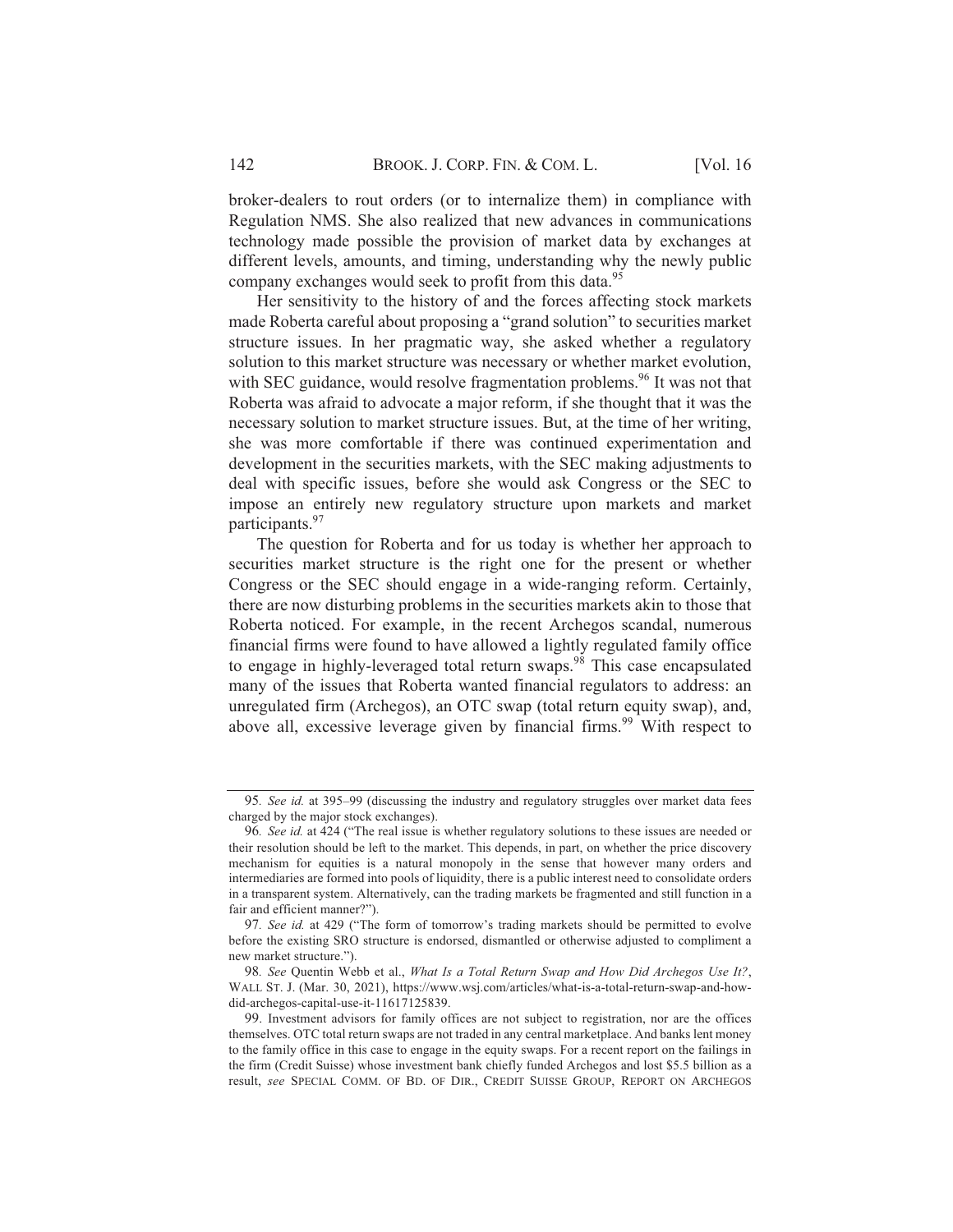market structure issues, most of the problems have not drawn great regulatory attention, because they involve sophisticated market players. There have been actions against dark pools, <sup>100</sup> where broker-dealers operating them have been disciplined or settled charges. However, these pools generally involve institutional or wealthy investors who use them to hide their trades and who were misled into believing that their trading was entirely "dark" or "hidden," when in fact it was seen by high-frequency traders who could profit from it.<sup>101</sup> The fights between the stock exchanges who want to profit from their data and the firms who want cheaper access to it have been an intra-industry squabble that does not receive much publicity.<sup>102</sup> The SEC has continued to monitor the overall securities market structure and to enhance its tools to protect the markets and their integrity.<sup>103</sup>

Recently, the SEC did make a preliminary effort to address a market structure issue in its pilot program over rebates offered to makers or takers of liquidity on exchanges.<sup>104</sup> This effort involved an SEC pilot program designed to study the effect on the securities markets and market participants of fees and rebates that exchanges charge or give back, as the case may be.<sup>105</sup> Behind the program was clearly an SEC concern that these fees and rebates were distorting the market by increasing the number of marketplaces and exchange order types, and that they were potentially harming retail investors who usually did not benefit from any of the special deals. While this effort showed a cautious, experimental approach by the SEC to market structure issues, it was struck down by the Court of Appeals for the District of

102. See, e.g., In re Sec. Indus. and Fin. Mkt. Ass'n, Exchange Act Release No. 84432 (Oct. 16, 2018) (finding that stock exchanges had not shown that challenged data fees were consistent with the purposes of the Exchange Act).

104. See Transaction Fee Pilot for NMS Stocks, Exchange Act Release No. 84875, 84 Fed. Reg. 5202 (Feb. 20, 2019) (promulgating Rule 6110T).

CAPITAL MANAGEMENT (July 29, 2021), https://www.credit-suisse.com/about-us/en/reports-re search/archegos-info-kit.html.

<sup>100.</sup> A "dark pool" is an alternative trading system that, because of its trading volume, does not have to reveal publicly the identity of trading counterparties and information on orders processed through it. See HEALTHY MARKETS, supra note 92, at 6.

<sup>101.</sup> See, e.g., In re Barclays Capital Inc., Securities Act Release No. 10010 (Jan. 31, 2016). In this case, Barclays misrepresented to investors that it was screening out predatory traders (which included its own trading desk). If a trader knows that an institution is, say, selling large amounts of a particular security, among other things, the trader could sell short the security to take advantage of its drop in price from the institution's trading. See also HEALTHY MARKETS, supra note 92, at 26 (discussing enforcement actions on the dark pools).

<sup>103.</sup> Several examples of protective regulations come to mind: there are Regulation Systems Compliance and Integrity, 17 C.F.R. §§ 242.1000-1007 (2021), designed to strengthen the technology components of securities markets, and the Consolidated Audit Trail, pursuant to 17 C.F.R. §242.613 (2021), which allows regulators to track an order in the national market system through its execution. See 17 C.F.R. §§ 242.613, 242.1000-1007 (2021); 17 C.F.R. § 242.613  $(2021).$ 

<sup>105.</sup> To simplify things, securities markets like exchanges charge trading fees for their use. Markets may give rebates on these fees to participants who bring liquidity to the markets (i.e., provide sell orders to it). They may also charge higher fees to participants who take liquidity from the market (i.e., send buy orders to it).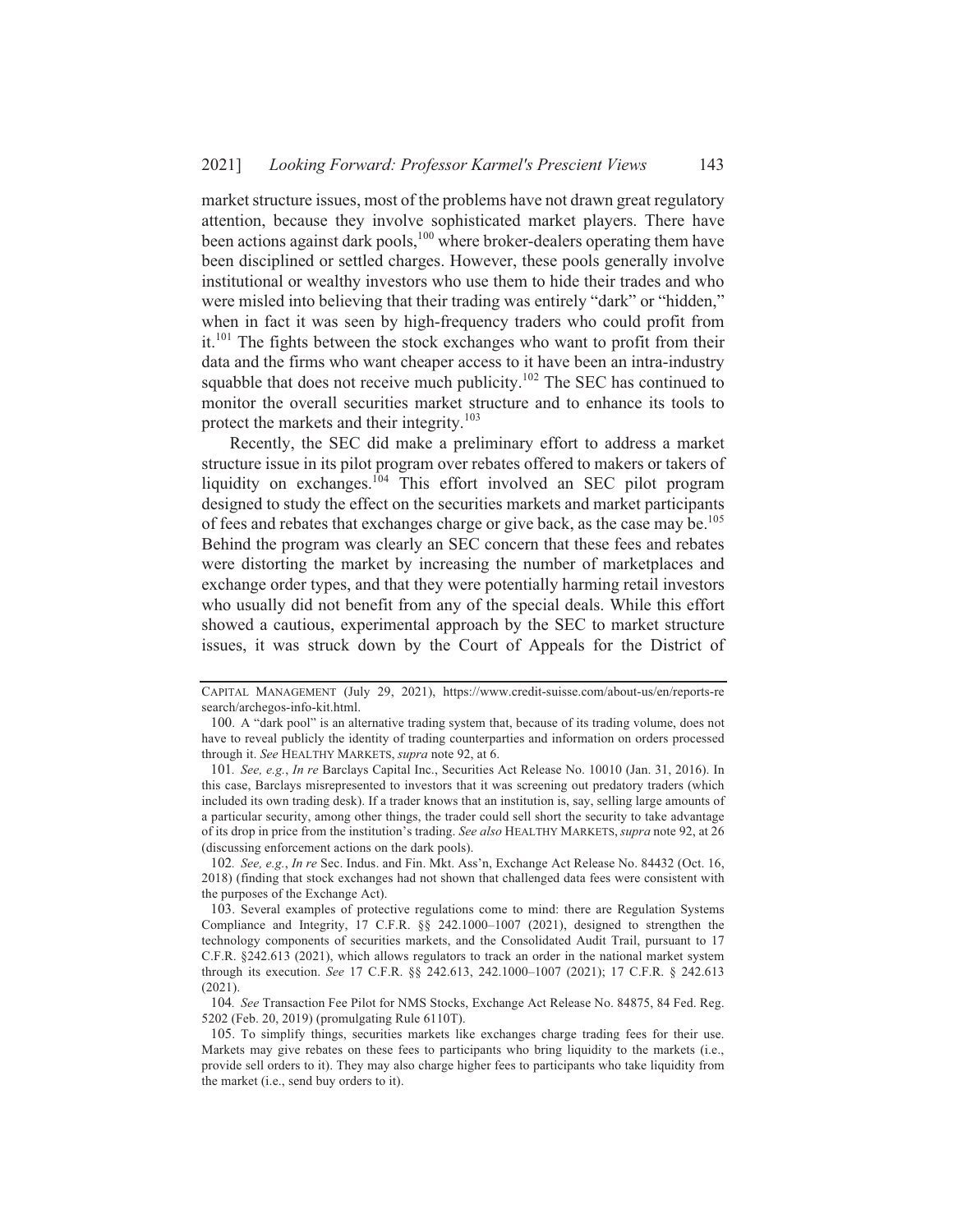Columbia Circuit for precisely this reason.<sup>106</sup> The Court concluded that the pilot program had no purpose other than to collect data on the effect of the phot program had no purpose other than to correct data on the effect of the fees and rebates.<sup>107</sup> Because the SEC did not justify the pilot program as addressing a specific market problem in the area over which the SEC had addressing a spectric market problem in the area over which the SEC had<br>iurisdiction—and the SEC did not articulate that this was the purpose of the furnal different and the set and the and the different and this was the purpose of the rule—the Court found that, in promulgating the pilot program, the SEC went rure—ure Court round that, in pr<br>bevond its statutory authority.<sup>108</sup>

There is the possibility of new regulatory attention to market structure. This attention and accompanying concerns about the protection of retail investors in securities trading recently came to the foreground with respect to retail trading during the pandemic, much of which went through Robinhood, the online broker-dealer that appealed to retail investors with its commission-The official contract that appeared to retain investors with its commission-<br>free trading and its attractive app.  $109$  It came to light that Robinhood was able to allow investors to trade without charge because certain broker-dealers, such as Citadel, were paying for its retail order flow. While the harm to retail such as Chadel, were paying for its retail order flow. While the harm to retail<br>investors was not immediately apparent—indeed they seemed to benefit from the arrangement by not paying commissions for their stock trades, there were complaints that the investors were not getting best execution, even if Robinhood and the other broker-dealers made sure that the investors got at Robinhood and the other broker-dealers made sure that the investors got at<br>least the legally required NBBO.<sup>110</sup> The House Committee on Financial Services held hearings on the subject, but its members struggled to Services held hearings on the subject, but its members sudgeted to<br>understand the mechanics of trading and to try to articulate the harm that was understand the mechanics of trading and to try to articulate the narm that was<br>done to retail investors by the payment-for-order flow arrangement.<sup>111</sup> More importantly, the new SEC Chair, Gary Gensler, promised to have the SEC

<sup>106.</sup> See New York Stock Exch. LLC v. Sec. & Exch. Comm'n. 962 F.3d 541, 544 (D.C. Cir. 2020).

<sup>&</sup>lt;sub>J20).</sub><br>107. *See id*. at 545.

<sup>107.</sup> *See 1a*. at 545.<br>108. *See id.* at 546.

<sup>108.</sup> *See 1d*. at 546.<br>109. *See* Peter Rudegeair & Corrie Driebusch. R*obinhood IPO Filing Shows Power of the Meme-About the meme-Stock Boom, WALL ST. J.* (July 1, 2021), https://www.wsj.com/articles/robinhood-ipo-144ilingshows-power-of-the-meme-stock-boom-11625163113 (describing the firm's success and initial public offering).

lonc offering).<br>110. *See In re* Robinhood Fin.. Securities Act Release No. 10906 (Dec. 17, 2020), at 4. Among other things, the SEC found that Robinhood had misleading communications on its website that did other things, the SEC found that Robinhood had inisteading communications on its website that did<br>not disclose the extent of the payment for order flow that it received and its inferior execution quality not disclose the extent of the payment for order now that it received and its inferior execution quality<br>in price improvement in comparison to other retail broker-dealers. *See also In re* Robinhood Financial LLC, FINRA Letter of Acceptance, Waiver, and Consent No. 2020066971201 (June 30, 2020). In this latter settlement, among other things, Robinhood is found to have made misleading zozo), in uns fauer setuement, among outer unitgs, roommood is found to have made infsteading<br>disclosures to its clients and improperly supervised option trading by them. As a result, ordinary investors incurred large losses when they entered into options strategies but themselves neglected to perform a necessary part of the strategy, believing that Robinhood would perform it. FINRA found that Robinhood had not properly supervised its advertising, its account records, options trading, and particularly its technology, which was critical to its business as an online brokerage. *Id.* 

r.<br>111. See Virtual Hearing - Game Stopped? Who Wins and Loses When Short Sellers, Social *A* **111**. *See Firiual Hearing - Game Stoppea: Frito Wins and Loses When Short Seiters, Social 11 and Retail Investors Collide, U.S. HOUSE COMM. ON FIN. SERV. (Feb. 18, 2021), <i>available* Media, and Reidil Investors Cottale, U.S. HOUSE COMM. ON FIN. SERV. (FED. 18, 2021), available<br>at https://financialservices.house.gov/calendar/eventsingle.aspx?EventID=407107 (first of three hearings).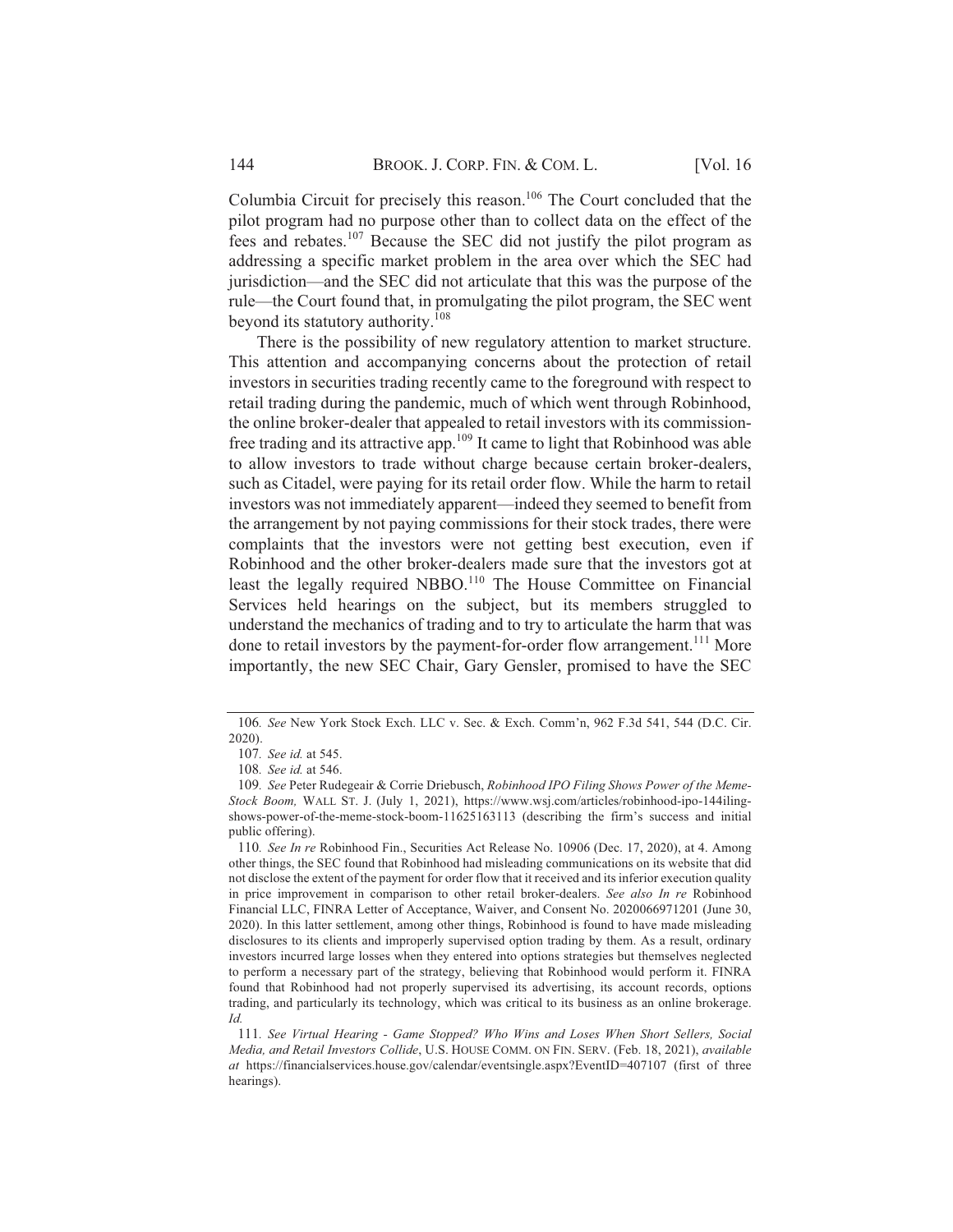look again at order routing practices, like payment-for-order flow, in the retail investor context.<sup>112</sup> This examination could once again open the door for the SEC's reconsideration of fragmented markets. Indeed, Chair Gensler In the SEC is reconsideration of fragmented markets, indeed, Chair Gensier<br>asked if harm arose from the fact that so many orders did *not* get routed to the stock exchanges, which sounds like the SEC's classic theme of favoring centralized market places and which supports the continued dominance of the centranzed marketp<br>stock exchanges.<sup>113</sup>

# **CONCLUSION**

An important part of Roberta's scholarly contribution dealt with the related topics of the transformation of the SROs as regulators of brokerdealer conduct and as the building blocks of the securities market structure. She entered this area, where few securities law academics dared (and still dare) to tread, because she was familiar with the issues from her experience as an SEC staff member and Commissioner and as a securities law practitioner. Being on the board of the New York Stock Exchange certainly gave her a useful vantage point on these issues, as did her work with the NASDR. She thus performed a valuable role in explaining the SRO and securities market structure issues to a generation of securities law scholars.

Aware of the competing interests of securities firms and regulators and Aware of the competing interests of securities firms and regulators and<br>of the rapidly changing nature of securities markets due to technological advances, and not entirely comfortable with grand theoretical solutions, Roberta took a pragmatic approach to the transformation of SROs. In an important contribution, she noted the contradictions and problems in the SROs that emerged in the early 2000s in, on the one hand, the quasigovernmental FINRA and, on the other, in the public company exchanges competing with the ATSs and with their broker-dealer members. On the SRO competing with the ATS and with their broker-dealer members. On the SKO<br>as a regulator of broker-dealer conduct, she pointed to the problems of a FINRA that began to look more and more like an arm of the SEC but argued that it be given time to function independently of that agency. She also

So where's the other 47 percent — trading interest that's not displayed on the lit markets? It's executed by alternative trading systems, which include dark pools, and by offexchange wholesalers. Thus, significant trading interest on these platforms is not necessarily being reflected in the commonly cited National Best Bid and Offer quote.

I've asked staff to consider whether this equity market structure, as currently composed, best promotes efficiency and competition.

Id. (footnote omitted).

<sup>112.</sup> See Gary Gensler, Chairman, U.S. Sec. and Exch. Comm'n, Prepared Remarks at London City Week, Washington, D.C. (June 23, 2021).

<sup>113.</sup> As Chair Gensler remarked,

Today, our markets essentially have three different segments. While the public generally Today, our markets essentiarly have three unferent segments. While the public generally<br>thinks of lit markets when they think of buving or selling equities — markets like Nasdaq uniks of it markets when they unik of ouying of semig equities — markets like ivasuaqued for<br>and the New York Stock Exchange — those big public exchanges only accounted for about 53 percent of trading volume in January.